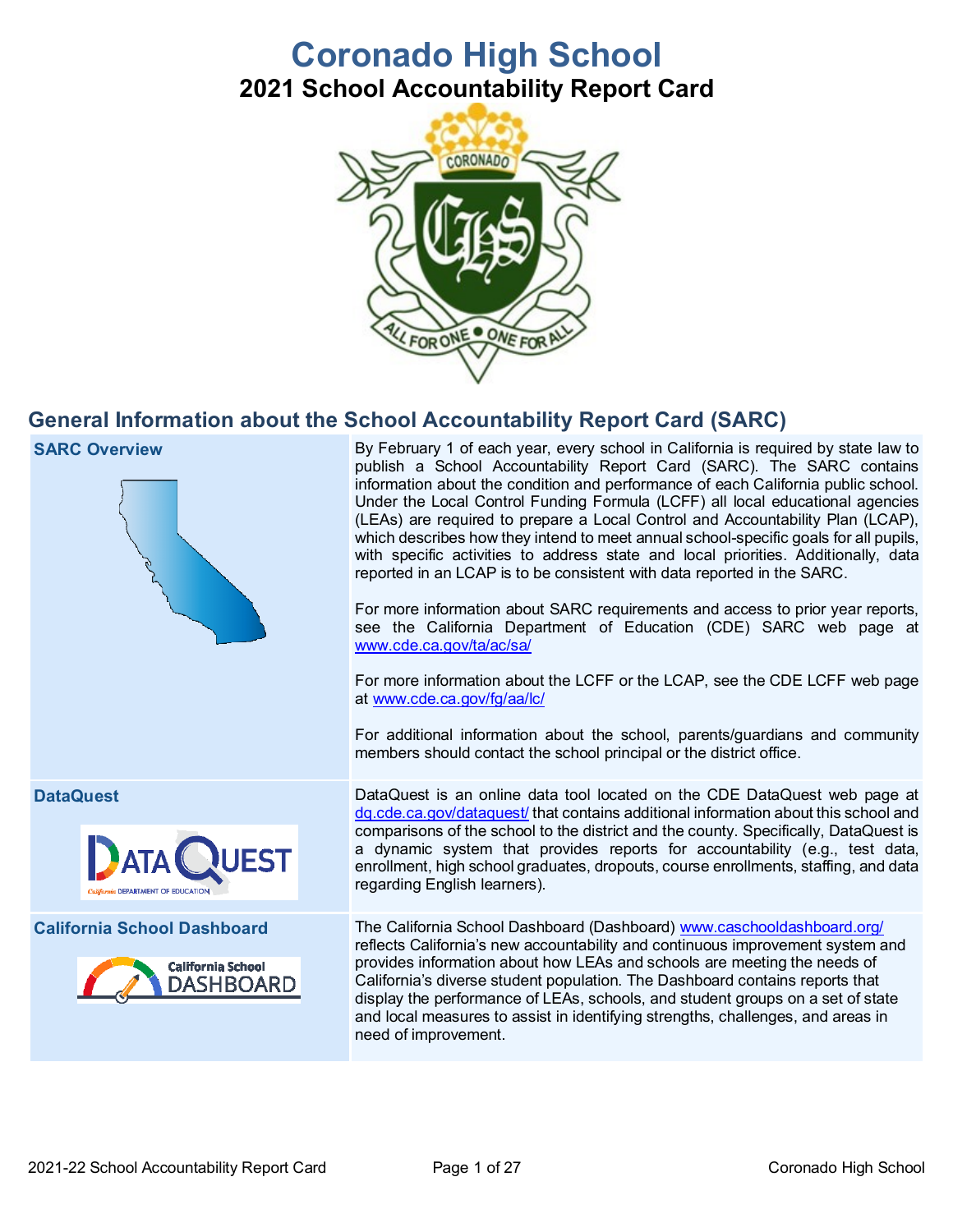**Internet Access** Internet access is available at public libraries and other locations that are publicly accessible (e.g., the California State Library). Access to the Internet at libraries and public locations is generally provided on a first-come, first-served basis. Other use restrictions may include the hours of operation, the length of time that a workstation may be used (depending on availability), the types of software programs available on a workstation, and the ability to print documents.

#### **2021-22 School Contact Information**

| <b>School Name</b>                                 | Coronado High School          |  |  |  |
|----------------------------------------------------|-------------------------------|--|--|--|
| <b>Street</b>                                      | 650 D Avenue                  |  |  |  |
| City, State, Zip                                   | Coronado, CA 92118            |  |  |  |
| <b>Phone Number</b>                                | 619-522-8907                  |  |  |  |
| Principal                                          | Karin Mellina                 |  |  |  |
| <b>Email Address</b>                               | karin.mellina@coronadousd.net |  |  |  |
| <b>School Website</b>                              | https://chs.coronadousd.net/  |  |  |  |
| County-District-School (CDS) Code 37 68031 3731478 |                               |  |  |  |

#### **2021-22 District Contact Information**

| <b>District Name</b>            | Coronado Unified School District |  |  |  |
|---------------------------------|----------------------------------|--|--|--|
| <b>Phone Number</b>             | 619-522-8900                     |  |  |  |
| <b>Superintendent</b>           | Karl Mueller                     |  |  |  |
| <b>Email Address</b>            | karl.mueller@coronadousd.net     |  |  |  |
| <b>District Website Address</b> | https://coronadousd.net/         |  |  |  |

#### **2021-22 School Overview**

Coronado High School is a comprehensive high school committed to providing a rigorous academic program and a supportive, caring school culture. Our mission statement communicates our school-wide philosophy and vision: Through rigorous academic standards, high expectations, and a coordinated curriculum, Coronado High School and the Coronado Unified School District, in partnership with our small, involved community, will graduate students with the knowledge and skills necessary to excel in higher education, careers, society, and life with the confidence not only to dream, but to determine their futures. CHS promotes academic proficiency offering a full slate of core academic courses and electives as well as programs such as Advanced Placement (AP courses), arts conservatories through the Coronado School of the Arts (CoSA), NJROTC, Career Technical Education Pathways (Arts, Media & Entertainment, Patient Care, Woodworking, Engineering, Computer Science), Adult Education (ELL), and CIF freshman, junior varsity, and varsity athletics.

CHS: Our Vision

"We inspire, innovate, and create limitless opportunities to thrive."

Our vision and student learning outcomes (listed below) are the nexus for our staff's approach to teaching and our student's approach to learning

1. SELF-AWARE and RESILIENT INDIVIDUALS who

- identify areas of strength and growth, and develop, reflect on, and adjust goals
- explore and utilize at least one of the many available learning paths to grow areas of strength and interest
- --Dual enrollment
- --CTE pathways
- --CoSA pre-professional conservatories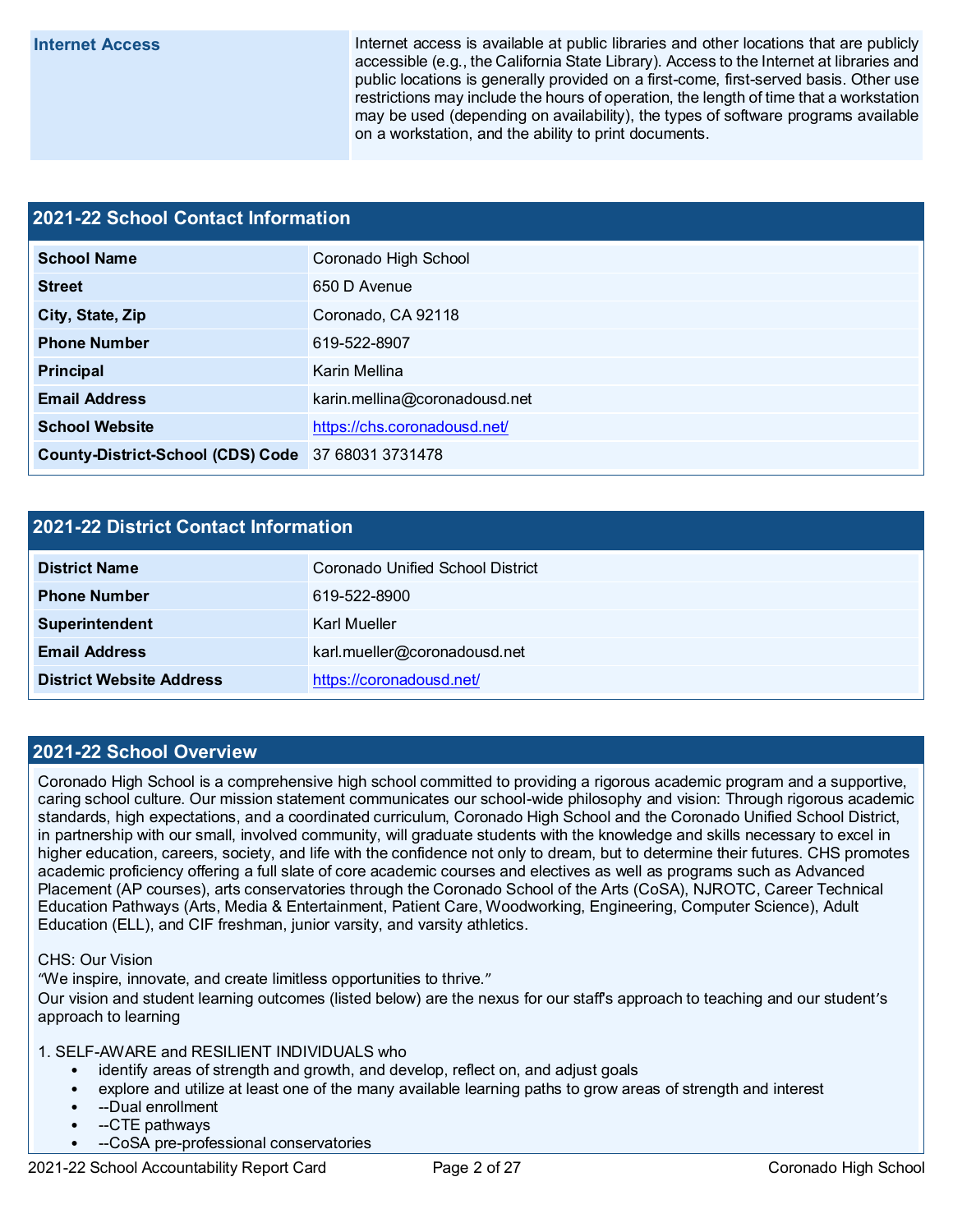#### **2021-22 School Overview**

- --Competitive academic clubs
- --Internships/work experience
- --NJROTC
- prioritize and manage short- and long-term tasks
- develop original and creative projects or services
- demonstrate confidence in their capability to influence communities local to global

#### 2. ANALYSTS who

- read, write, speak, and listen critically
- critically analyze ideas, not people
- evaluate and synthesize multiple media and the reasoning of others to draw conclusions
- question, theorize, experiment, conclude, revise
- develop, defend, and justify claims with evidence
- choose appropriate strategies and resources for research, problem solving, and communication of understanding
- focus on solutions and actions
- are visionary and curious

#### 3. COLLABORATIVE TEAMMATES who

- work in person or remotely via technology to:
- contribute to a co-curricular group: club, sport, civic organization, pre-professional conservatories, CTE pathway, or other creative projects
- cooperate with others to develop common goals and outcomes
- balance leadership and contribution
- practice constructive critique of ideas, including our own
- effectively use technology to collaborate and communicate efficiently

#### 4.COMMUNITY MEMBERS who

- make informed decisions about collective and personal health and financial literacy
- approach learning, expression, and relationships with respect and integrity
- demonstrate understanding and respect for diverse viewpoints, belief systems, and cultures
- understand the environmental, social, and economic impacts of decisions

## **About this School**

#### **2020-21 Student Enrollment by Grade Level**

| <b>Grade Level</b>      | <b>Number of Students</b> |
|-------------------------|---------------------------|
| Grade 9                 | 258                       |
| Grade 10                | 271                       |
| Grade 11                | 270                       |
| Grade 12                | 276                       |
| <b>Total Enrollment</b> | 1,075                     |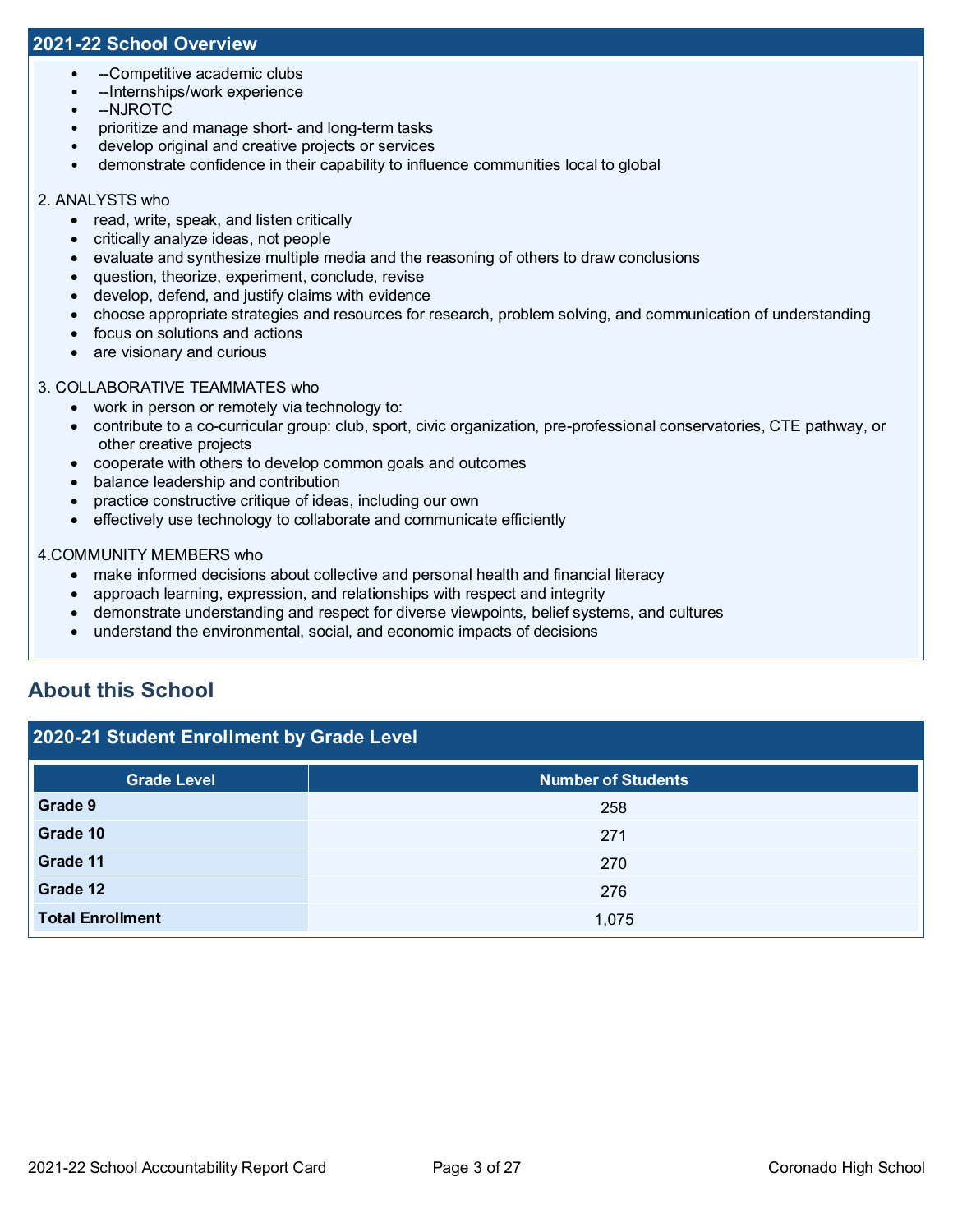#### **2020-21 Student Enrollment by Student Group**

| <b>Student Group</b>                   | <b>Percent of Total Enrollment</b> |
|----------------------------------------|------------------------------------|
| American Indian or Alaska Native       | 0.2                                |
| Asian                                  | 2                                  |
| <b>Black or African American</b>       | 0.9                                |
| <b>Filipino</b>                        | 2.2                                |
| <b>Hispanic or Latino</b>              | 23.8                               |
| Native Hawaiian or Pacific Islander    | 0.7                                |
| <b>Two or More Races</b>               | 7.9                                |
| <b>White</b>                           | 55.9                               |
| <b>English Learners</b>                | 1.3                                |
| <b>Homeless</b>                        | 0.1                                |
| <b>Socioeconomically Disadvantaged</b> | 7.5                                |
| <b>Students with Disabilities</b>      | 7.5                                |

## **A. Conditions of Learning State Priority: Basic**

The SARC provides the following information relevant to the State priority: Basic (Priority 1):

- Degree to which teachers are appropriately assigned and fully credentialed in the subject area and for the pupils they are teaching;
- Pupils have access to standards-aligned instructional materials; and
- School facilities are maintained in good repair

Note: For more information refer to the Updated Teacher Equity Definitions web page at<https://www.cde.ca.gov/pd/ee/teacherequitydefinitions.asp>

## **2019-20 Teacher Preparation and Placement**

| <b>Authorization/Assignment</b>                                                                 | 2019-20 |
|-------------------------------------------------------------------------------------------------|---------|
| Fully (Preliminary or Clear) Credentialed for Subject and Student Placement (properly assigned) |         |
| <b>Intern Credential Holders Properly Assigned</b>                                              |         |
| Teachers Without Credentials and Misassignments ("ineffective" under ESSA)                      |         |
| Credentialed Teachers Assigned Out-of-Field ("out-of-field" under ESSA)                         |         |
| <b>Unknown</b>                                                                                  |         |
| <b>Total Teaching Positions</b>                                                                 |         |

Note: The data in this table is based on Full Time Equivalent (FTE) status. One FTE equals one staff member working full time; one FTE could also represent two staff members who each work 50 percent of full time. Additionally, an assignment is defined as a position that an educator is assigned to based on setting, subject, and grade level. An authorization is defined as the services that an educator is authorized to provide to students.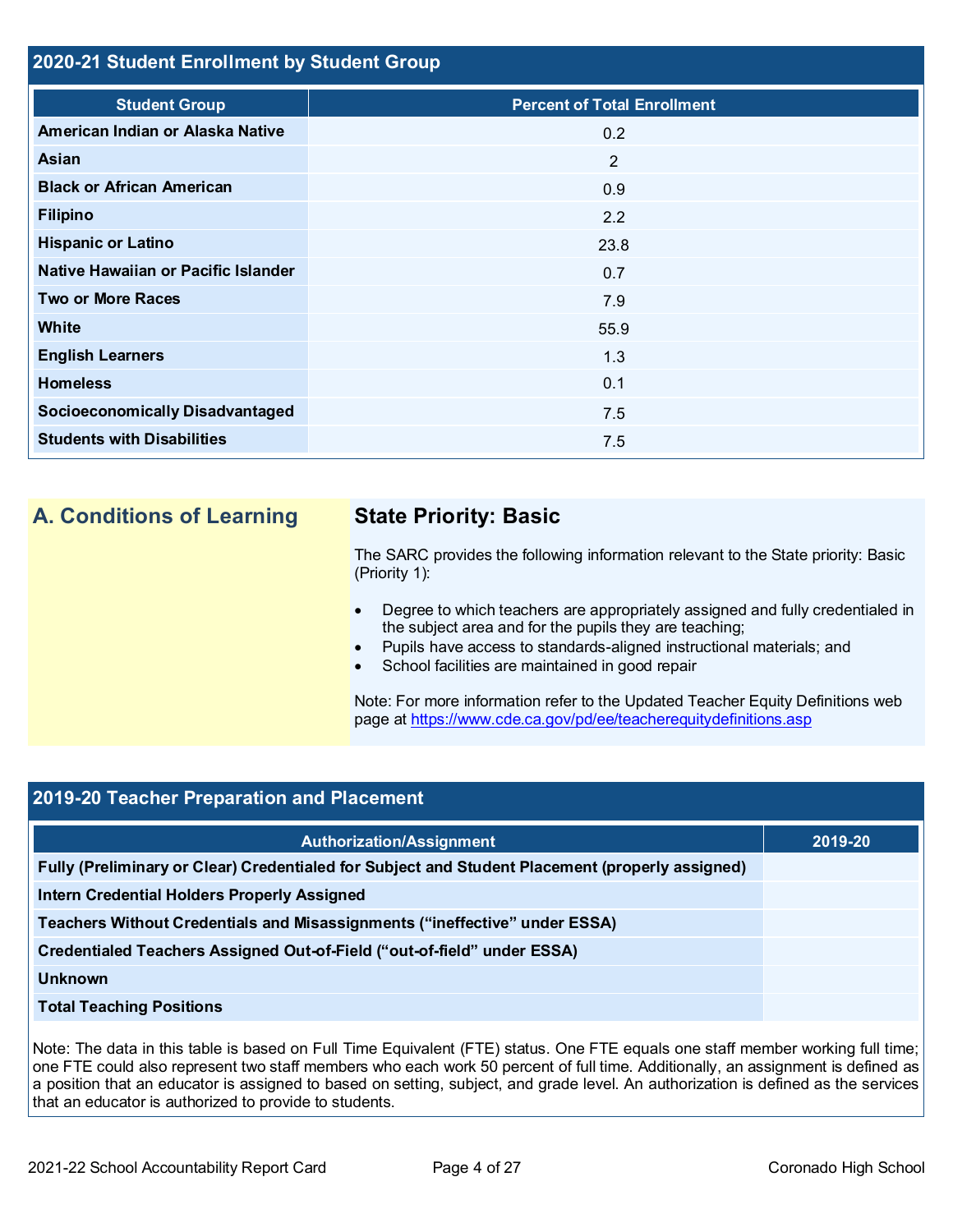### **2019-20 Teachers Without Credentials and Misassignments (considered "ineffective" under ESSA)**

| <b>Authorization/Assignment</b>                              | 2019-20 |  |
|--------------------------------------------------------------|---------|--|
| <b>Permits and Waivers</b>                                   |         |  |
| <b>Misassignments</b>                                        |         |  |
| <b>Vacant Positions</b>                                      |         |  |
| <b>Total Teachers Without Credentials and Misassignments</b> |         |  |

## **2019-20 Credentialed Teachers Assigned Out-of-Field (considered "out-of-field" under ESSA)**

| <b>Indicator</b>                                              | 2019-20 |
|---------------------------------------------------------------|---------|
| <b>Credentialed Teachers Authorized on a Permit or Waiver</b> |         |
| <b>Local Assignment Options</b>                               |         |
| <b>Total Out-of-Field Teachers</b>                            |         |

## **2019-20 Class Assignments**

| Indicator                                                                                                                                           | 2019-20 |
|-----------------------------------------------------------------------------------------------------------------------------------------------------|---------|
| <b>Misassignments for English Learners</b><br>(a percentage of all the classes with English learners taught by teachers that are misassigned)       |         |
| No credential, permit or authorization to teach<br>(a percentage of all the classes taught by teachers with no record of an authorization to teach) |         |

## **2021-22 Quality, Currency, Availability of Textbooks and Other Instructional Materials**

**Year and month in which the data were collected** November 2021

| <b>Subject</b>               | Textbooks and Other Instructional Materials/year of<br><b>Adoption</b>                                                                                                                                                                                                                                                                                                                                                                                                                                                                                                                                                                                                              | <b>From</b><br><b>Most</b><br><b>Recent</b><br><b>Adoption</b> | <b>Percent</b><br><b>Students</b><br><b>Lacking Own</b><br><b>Assigned</b><br><b>Copy</b> |
|------------------------------|-------------------------------------------------------------------------------------------------------------------------------------------------------------------------------------------------------------------------------------------------------------------------------------------------------------------------------------------------------------------------------------------------------------------------------------------------------------------------------------------------------------------------------------------------------------------------------------------------------------------------------------------------------------------------------------|----------------------------------------------------------------|-------------------------------------------------------------------------------------------|
| <b>Reading/Language Arts</b> | Elements of Literature Gr. 9-12, 2000<br>Various novels ([http://outlining our department's most recent<br>outline of core texts:<br>https://docs.google.com/document/d/1_3A8ps2x6IBvpl6ehl39<br>ms4y0T0V4mWYQOXN1rDCSao/edit?usp=sharing]outline of<br>core texts)<br>Read 180 (Intervention & designated ELD)<br>Merriam-Webster's Collegiate Dictionary (Eleventh Edition)<br>No Red Ink (online writing and grammar resource)<br>CommonLit (online reading resource)<br>Membean (Personalized Online Vocabulary Resource)<br>They Say/I Say: The Moves That Matter in Academic Writing<br>(English 12)<br>ERWC modules and texts available on the website (ERWC)<br>English 12) | N <sub>o</sub>                                                 | 0                                                                                         |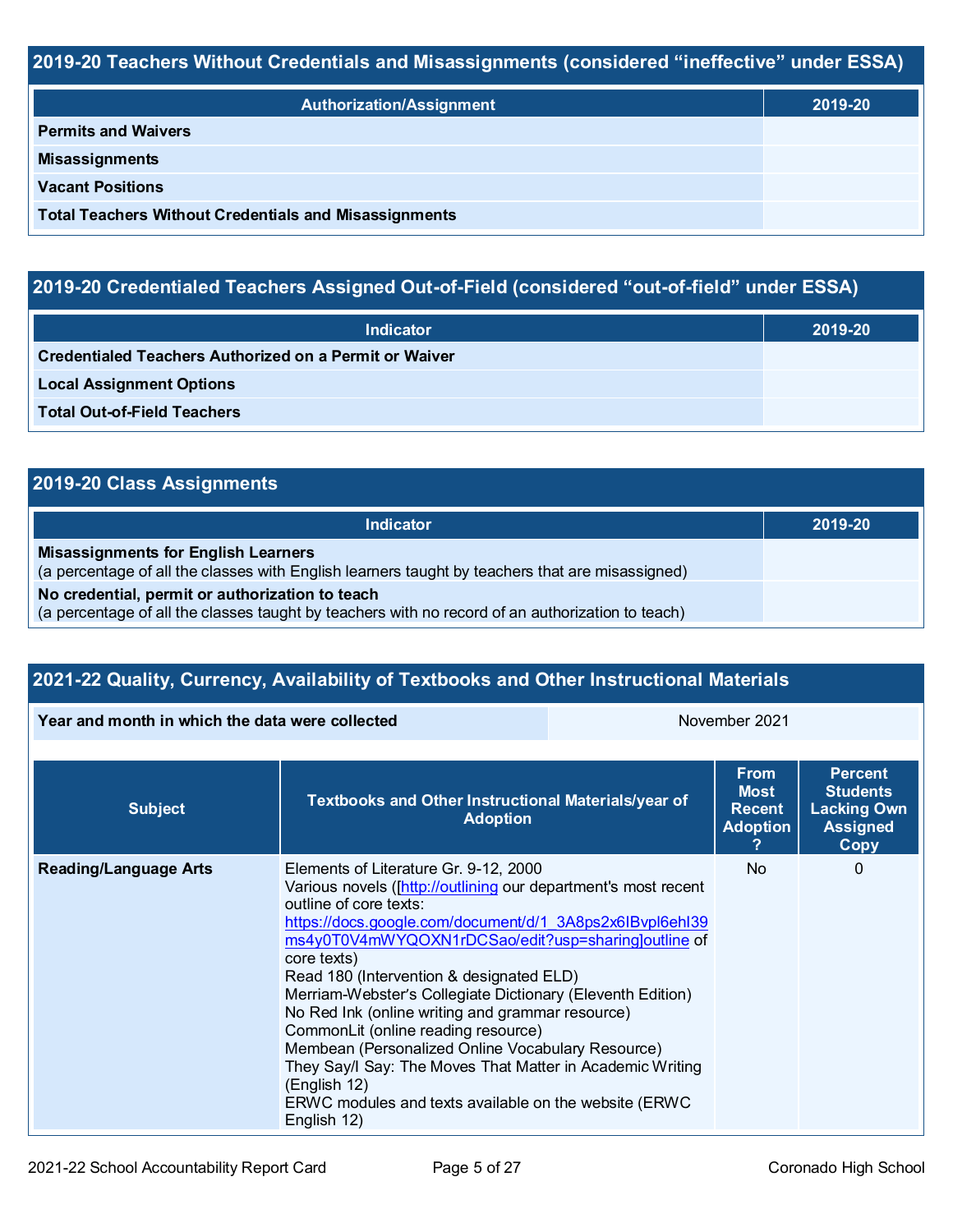|                               | CRF.org resources and curricula provided by The San Diego<br><b>County Bar Association (Mock Trial)</b>                                                                                                                                                                                                                                                                                                                                                                                                                                                                                                                                                                                                                                                                                                         |     |   |
|-------------------------------|-----------------------------------------------------------------------------------------------------------------------------------------------------------------------------------------------------------------------------------------------------------------------------------------------------------------------------------------------------------------------------------------------------------------------------------------------------------------------------------------------------------------------------------------------------------------------------------------------------------------------------------------------------------------------------------------------------------------------------------------------------------------------------------------------------------------|-----|---|
| <b>Mathematics</b>            | College Preparatory Mathematics (CPM) 2015<br>Larson, R., Hostetler, R., and Edwards, B. Calculus of a<br>Single Variable 6th ed. New York: Houghton Mifflin<br>Company, 1998.<br>Calculus. Graphical, Numerical, Algebraic.<br>Finney RL, Demana FD, Waits BK and Kennedy D.<br>Addison Wesley, 1999.<br>Statistics: Statistics and Probability with Applications, 3rd<br>edition, Bedfore, Freeman & Worth, 2017<br>AP Statistics: Stats Modeling the World, 4e; Bock, Vellman<br>and De Veaux; Pearson Education, Inc; 2015<br>Mathematics with Business Applications. Lange, Rousos, and<br>Mason. Glenco/McGraw-Hill, 1998.<br>Life Skills Math (AGS Life Skills Math 3rd edition). AGS<br>Secondary, 2006.<br>Consumer Math. Kathleen M. Harmeyer. AGS Secondary,<br>2001                                 | Yes | 0 |
| <b>Science</b>                | Physics: Experience Physics, SAVVAS Learning Co. LLC,<br>2022<br>AP Physics 1 and 2: Physics (5e) Giancoli<br><b>AP Chemistry</b><br>Chemistry: Experience Chemistry, SAVVAS Learning Co.<br>LLC, 2021<br>Biology, SAVVAS Learning Co. LLC, 2019<br>AP Biology: Campbell Biology in Focus AP Edition 2E 2017,<br>Pearson<br>Marine Science, McGraw Hill Education, 2019<br>AP Environmental Science: Withgott: Environment: The<br>Science Behind the Stories 6E 2018, Pearson Education                                                                                                                                                                                                                                                                                                                        | Yes | 0 |
| <b>History-Social Science</b> | APWH/9 Honors: Traditions and Encounters, 3rd edition,<br>2006. Earth and Its Peoples, 6th edition, 2014<br>World History: Voyages of Exploration, National Geographic<br>Learning, Cenegage, 2021<br>American Government: Stories of a Nation, BFW, 2021<br>Gov 12: American Government: Continuity and Change,<br>2008, Karen O'Conner and Larry Sabato, Published by<br>Pearson/Longman<br>America Through the Lens, National Geographic Learning,<br>Cenegage, 2019<br>AP US History: The American Pageant 17th Ed., Cengage<br>Learning, 2020<br>Economics: Economics Principles & Practices; Clayton, Gary;<br>Glencoe/McGraw-Hill; 2008<br>Thinking About Psychology, BFW, 2019<br>AP Psychology: Updated Myers' Psychology for the AP<br>Course, 3e; Myers, David; Bedford, Freeman, and Worth,<br>2021 | Yes | 0 |
| <b>Foreign Language</b>       | Descubre 1 and 2, Vista Higher Learning digital textbook<br>2022 (Spanish levels 1 and 2);<br>Descubre 3, Vista Higher Learning textbook edition 2022<br>(Spanish 3)<br>Temas, Vista Higher Learning 2021 (AP Spanish)<br>D'accord, Vista Higher Learning, 2019 (French Levels 1-3)<br>Themes, Vista Higher Learning, supplemental APprenons,<br>Wayside Publishing (AP French)                                                                                                                                                                                                                                                                                                                                                                                                                                 | Yes | 0 |

 $\overline{1}$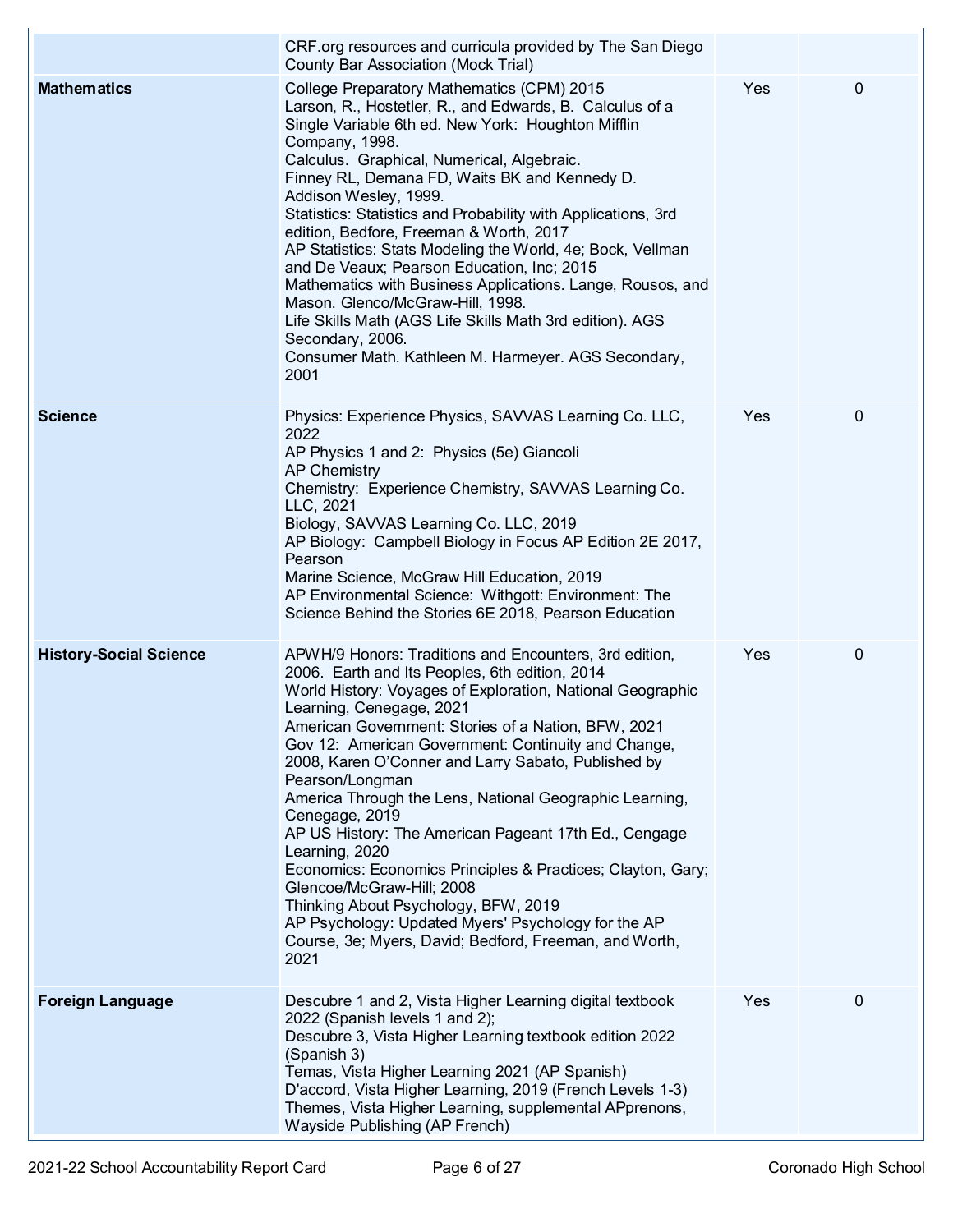| <b>Health</b>                                          | Fitness for Life & Positive Prevention PLUS<br>Sexual Health Education for American's Youth, 2016                                                                                                                                                                                                                                                                                                                                                                                                                                                                                                                                                                                                            | Yes.       | 0 |
|--------------------------------------------------------|--------------------------------------------------------------------------------------------------------------------------------------------------------------------------------------------------------------------------------------------------------------------------------------------------------------------------------------------------------------------------------------------------------------------------------------------------------------------------------------------------------------------------------------------------------------------------------------------------------------------------------------------------------------------------------------------------------------|------------|---|
| <b>Visual and Performing Arts</b>                      | DoDEA Arts 4 Learning Repository<br>Adobe Suite                                                                                                                                                                                                                                                                                                                                                                                                                                                                                                                                                                                                                                                              | <b>Yes</b> | 0 |
| <b>Science Laboratory Equipment</b><br>$(grades 9-12)$ | Each pupil, including English learners, has a textbook or<br>science laboratory material, or both, as required by the state<br>of California. Appropriate materials and textbooks are<br>available for each child to use in class and to take home to<br>complete required homework assignments. These materials<br>include science laboratory equipment for grades 9 to 12,<br>inclusively. All textbooks are aligned to the California Content<br>Standards and approved for use by the State and the<br>Coronado Unified School Board, Coronado Schools<br>Foundation provides funding for lab equipment that expands<br>the learning experience beyond the foundational experiences<br>of the standards. | Yes.       | 0 |

## **School Facility Conditions and Planned Improvements**

Classroom space at Coronado High School is adequate to support our school's current enrollment. The District maintains a planned program, which ensures routine maintenance functions are performed on a scheduled basis. Coronado High School's custodial staff performs basic cleaning operations daily.

#### **Year and month of the most recent FIT report** *CONDITY CONDITAL STATE STATE STATE STATE STATE STATE STATE STATE STATE STATE STATE STATE STATE STATE STATE STATE STATE STATE STATE STATE STATE STATE STATE STATE STATE STATE*

| <b>System Inspected</b>                                                | <b>Rate</b><br>Good | Rate<br>Fair | <b>Rate</b><br>Poor | <b>Repair Needed and Action Taken or Planned</b>                                                                                                                                                            |
|------------------------------------------------------------------------|---------------------|--------------|---------------------|-------------------------------------------------------------------------------------------------------------------------------------------------------------------------------------------------------------|
| <b>Systems:</b><br>Gas Leaks, Mechanical/HVAC, Sewer                   | X                   |              |                     | Weight Room: D - #2 Repair exhaust fan system                                                                                                                                                               |
| Interior:<br><b>Interior Surfaces</b>                                  | $\sf X$             |              |                     | Room 103 CoSA Office: D-#4 Paint interior - not<br>completed<br>Room 303 Woodshop: D#4 & D#5 Housekeeping<br>(fire compliance) - not completed by teacher<br>Room 501: D-#4 Replace ceiling tiles as needed |
| <b>Cleanliness:</b><br>Overall Cleanliness, Pest/Vermin Infestation    | $\times$            |              |                     | Room 303 Woodshop: D#4 & D#5 Housekeeping<br>(fire compliance) - not completed by teacher                                                                                                                   |
| <b>Electrical</b>                                                      | $\mathsf{X}$        |              |                     |                                                                                                                                                                                                             |
| <b>Restrooms/Fountains:</b><br>Restrooms, Sinks/ Fountains             | X                   |              |                     |                                                                                                                                                                                                             |
| Safety:<br>Fire Safety, Hazardous Materials                            | $\times$            |              |                     | Kitchen: D-#10 Stock/storage is not in compliance<br>with fire code - not completed by food service<br>department                                                                                           |
| Structural:<br>Structural Damage, Roofs                                | $\times$            |              |                     | Room 602L: D- #13 Repair roof leak                                                                                                                                                                          |
| External:<br>Playground/School Grounds, Windows/<br>Doors/Gates/Fences | $\sf X$             |              |                     |                                                                                                                                                                                                             |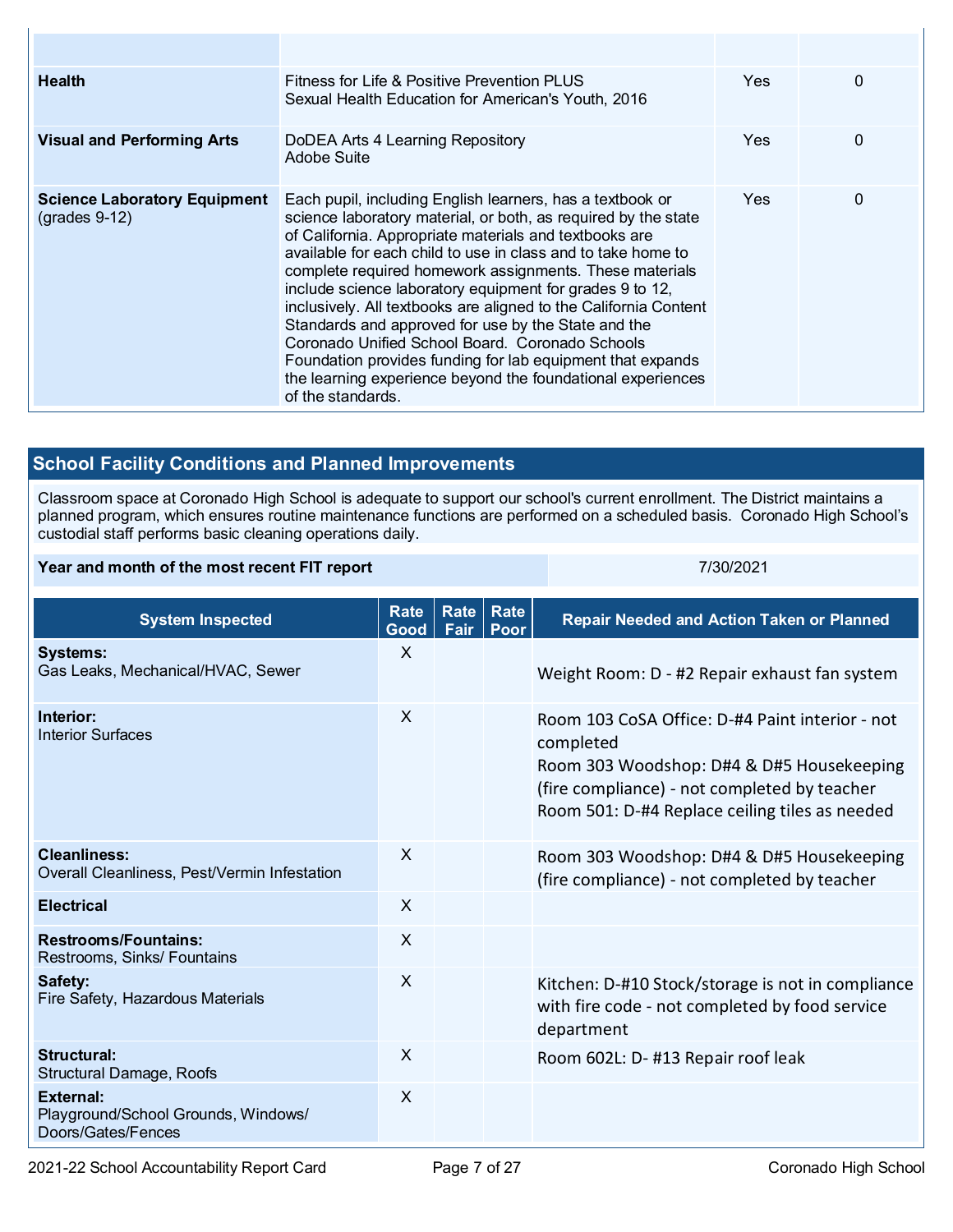| <b>Overall Facility Rate</b> |      |      |      |
|------------------------------|------|------|------|
| <b>Exemplary</b>             | Good | Fair | Poor |
|                              |      |      |      |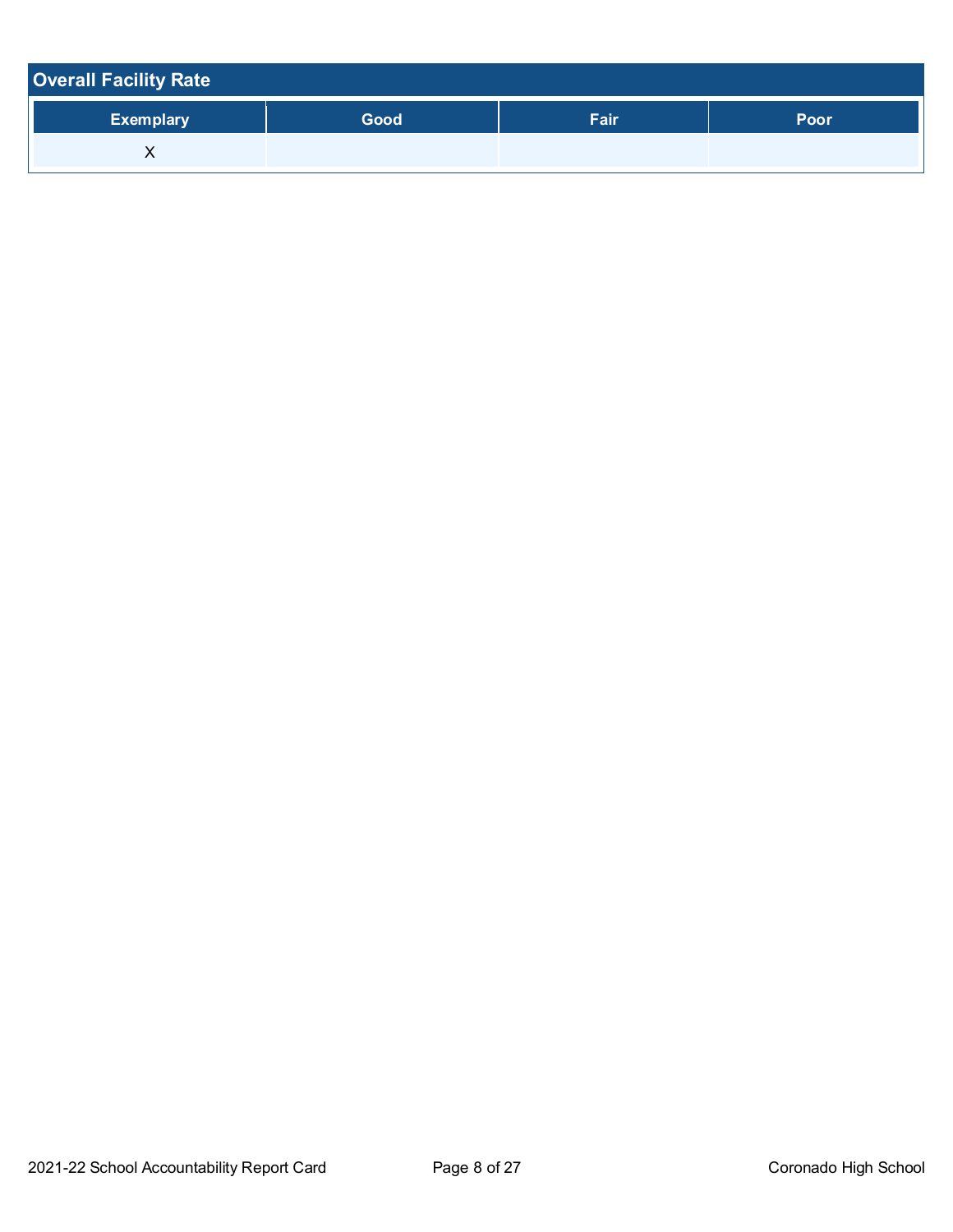## **B. Pupil Outcomes State Priority: Pupil Achievement**

The SARC provides the following information relevant to the State priority: Pupil Achievement (Priority 4):

#### **Statewide Assessments**

(i.e., California Assessment of Student Performance and Progress [CAASPP] System includes the Smarter Balanced Summative Assessments for students in the general education population and the California Alternate Assessments [CAAs] for English language arts/literacy [ELA] and mathematics given in grades three through eight and grade eleven. Only eligible students may participate in the administration of the CAAs. CAAs items are aligned with alternate achievement standards, which are linked with the Common Core State Standards [CCSS] for students with the most significant cognitive disabilities).

The CAASPP System encompasses the following assessments and student participation requirements:

- 1. **Smarter Balanced Summative Assessments and CAAs for ELA** in grades three through eight and grade eleven.
- 2. **Smarter Balanced Summative Assessments and CAAs for mathematics** in grades three through eight and grade eleven.
- 3. **California Science Test (CAST) and CAAs for Science** in grades five, eight, and once in high school (i.e., grade ten, eleven, or twelve).

#### **SARC Reporting in the 2020-2021 School Year Only**

Where the most viable option, LEAs were required to administer the statewide summative assessment in ELA and mathematics. Where a statewide summative assessment was not the most viable option for the LEA (or for one or more gradelevel[s] within the LEA) due to the pandemic, LEAs were allowed to report results from a different assessment that met the criteria established by the State Board of Education (SBE) on March 16, 2021. The assessments were required to be:

- Aligned with CA CCSS for ELA and mathematics;
- Available to students in grades 3 through 8, and grade 11; and
- Uniformly administered across a grade, grade span, school, or district to all eligible students.

#### **Options**

Note that the CAAs could only be administered in-person following health and safety requirements. If it was not viable for the LEA to administer the CAAs in person with health and safety guidelines in place, the LEA was directed to not administer the tests. There were no other assessment options available for the CAAs. Schools administered the Smarter Balanced Summative Assessments for ELA and mathematics, other assessments that meet the SBE criteria, or a combination of both, and they could only choose one of the following:

- Smarter Balanced ELA and mathematics summative assessments;
- Other assessments meeting the SBE criteria; or
- Combination of Smarter Balanced ELA and mathematics summative assessments and other assessments.

The percentage of students who have successfully completed courses that satisfy the requirements for entrance to the University of California and the California State University, or career technical education sequences or programs of study.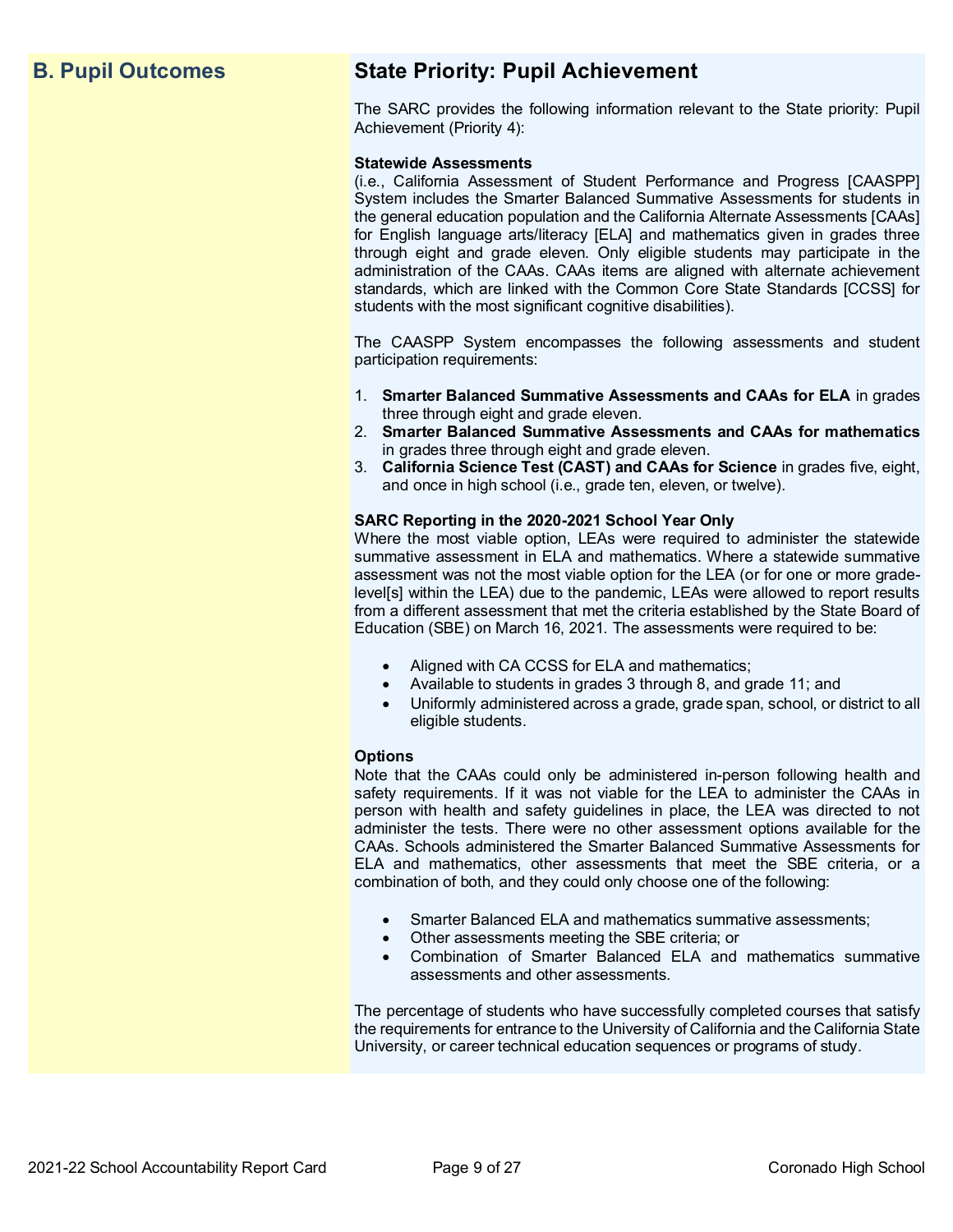#### **Percentage of Students Meeting or Exceeding the State Standard on CAASPP**

This table displays CAASPP test results in ELA and mathematics for all students grades three through eight and grade eleven taking and completing a state-administered assessment.

The 2019-2020 data cells with N/A values indicate that the 2019-2020 data are not available due to the COVID-19 pandemic and resulting summative test suspension. The Executive Order N-30-20 was issued which waived the assessment, accountability, and reporting requirements for the 2019-2020 school year.

The 2020-2021 data cells have N/A values because these data are not comparable to other year data due to the COVID-19 pandemic during the 2020-2021 school year. Where the CAASPP assessments in ELA and/or mathematics is not the most viable option, the LEAs were allowed to administer local assessments. Therefore, the 2020-2021 data between school years for the school, district, state are not an accurate comparison. As such, it is inappropriate to compare results of the 2020-2021 school year to other school years.

| <b>Subject</b>                                                 | <b>School</b><br>2019-20 | <b>School</b><br>2020-21 | <b>District</b><br>2019-20 | <b>District</b><br>2020-21 | <b>State</b><br>2019-20 | <b>State</b><br>2020-21 |
|----------------------------------------------------------------|--------------------------|--------------------------|----------------------------|----------------------------|-------------------------|-------------------------|
| <b>English Language Arts/Literacy</b><br>$(grades 3-8 and 11)$ | N/A                      | N/A                      | N/A                        | N/A                        | N/A                     | N/A                     |
| <b>Mathematics</b><br>$(grades 3-8 and 11)$                    | N/A                      | N/A                      | N/A                        | N/A                        | N/A                     | N/A                     |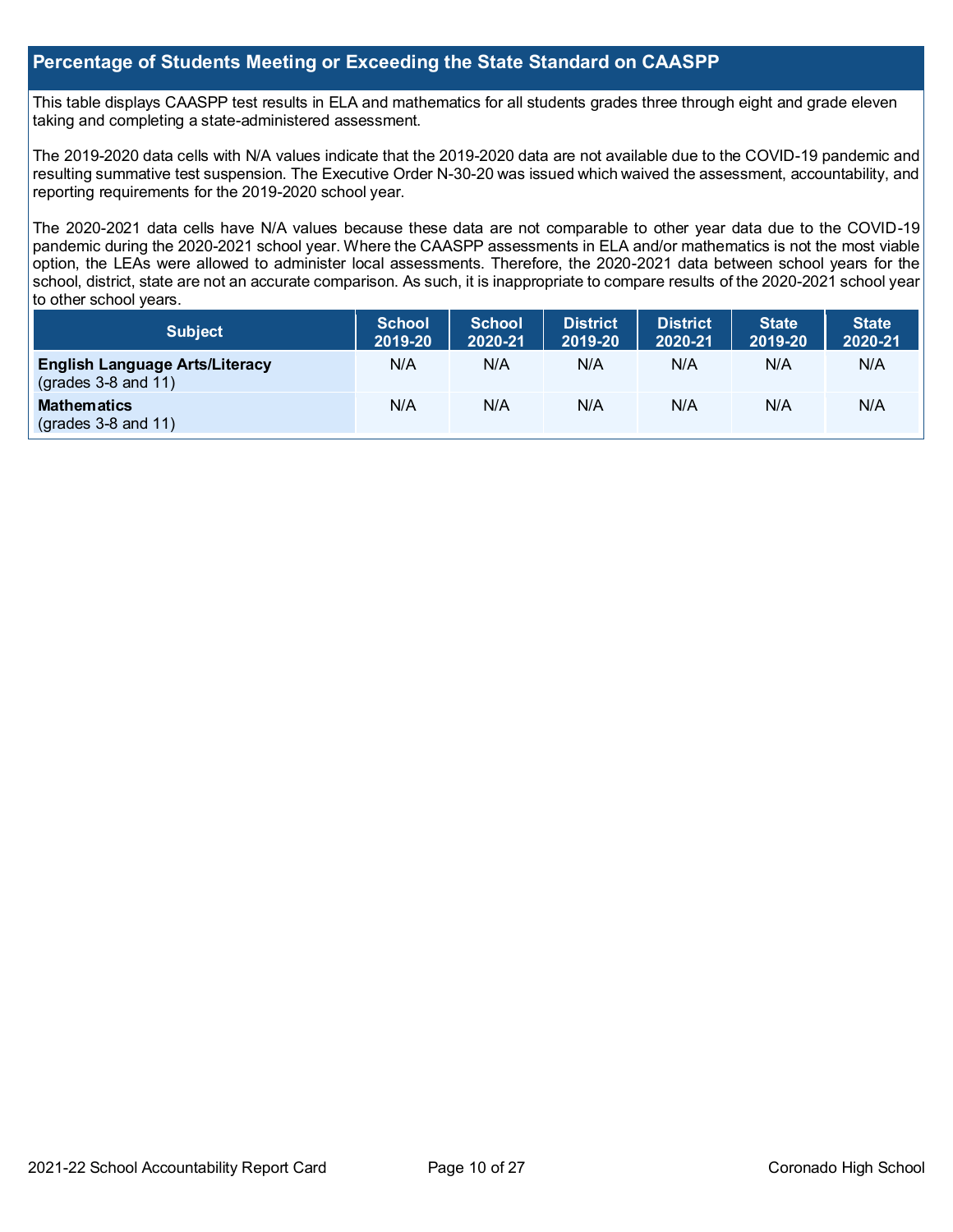### **2020-21 CAASPP Test Results in ELA by Student Group**

This table displays CAASPP test results in ELA by student group for students grades three through eight and grade eleven taking and completing a state-administered assessment. The CDE will populate this table for schools in cases where the school administered the CAASPP assessment. In cases where the school administered a local assessment instead of CAASPP, the CDE will populate this table with "NT" values, meaning this school did not test students using the CAASPP. See the local assessment(s) table for more information.

| <b>CAASPP</b><br><b>Student Groups</b>               | <b>CAASPP</b><br><b>Total</b><br><b>Enrollment</b> | <b>CAASPP</b><br><b>Number</b><br><b>Tested</b> | <b>CAASPP</b><br><b>Percent</b><br><b>Tested</b> | <b>CAASPP</b><br><b>Percent</b><br><b>Not Tested</b> | <b>CAASPP</b><br><b>Percent</b><br>Met or<br><b>Exceeded</b> |
|------------------------------------------------------|----------------------------------------------------|-------------------------------------------------|--------------------------------------------------|------------------------------------------------------|--------------------------------------------------------------|
| <b>All Students</b>                                  | 256                                                | 188                                             | 73.44                                            | 26.56                                                | 88.77                                                        |
| <b>Female</b>                                        | 138                                                | 99                                              | 71.74                                            | 28.26                                                | 91.92                                                        |
| <b>Male</b>                                          | 118                                                | 89                                              | 75.42                                            | 24.58                                                | 85.23                                                        |
| American Indian or Alaska Native                     | $\mathbf 0$                                        | $\pmb{0}$                                       | $\mathbf 0$                                      | $\mathbf 0$                                          | $\mathbf 0$                                                  |
| <b>Asian</b>                                         | $\hspace{0.05cm}$ – $\hspace{0.05cm}$              | --                                              | $\qquad \qquad \blacksquare$                     | --                                                   | $-$                                                          |
| <b>Black or African American</b>                     |                                                    | --                                              |                                                  |                                                      |                                                              |
| <b>Filipino</b>                                      |                                                    | --                                              |                                                  |                                                      | --                                                           |
| <b>Hispanic or Latino</b>                            | 59                                                 | 41                                              | 69.49                                            | 30.51                                                | 87.8                                                         |
| Native Hawaiian or Pacific Islander                  | $\hspace{0.05cm}$ – $\hspace{0.05cm}$              | $\overline{\phantom{a}}$                        | --                                               | --                                                   | --                                                           |
| <b>Two or More Races</b>                             | 38                                                 | 27                                              | 71.05                                            | 28.95                                                | 92.59                                                        |
| <b>White</b>                                         | 142                                                | 107                                             | 75.35                                            | 24.65                                                | 87.74                                                        |
| <b>English Learners</b>                              | $\Omega$                                           | $\mathbf 0$                                     | $\mathbf 0$                                      | $\Omega$                                             | $\mathbf 0$                                                  |
| <b>Foster Youth</b>                                  | $\Omega$                                           | $\mathbf 0$                                     | $\mathbf{0}$                                     | $\mathbf{0}$                                         | $\mathbf{0}$                                                 |
| <b>Homeless</b>                                      | $\mathbf 0$                                        | $\mathbf 0$                                     | $\mathbf 0$                                      | $\overline{0}$                                       | 0                                                            |
| <b>Military</b>                                      | 83                                                 | 69                                              | 83.13                                            | 16.87                                                | 95.65                                                        |
| <b>Socioeconomically Disadvantaged</b>               | 18                                                 | 13                                              | 72.22                                            | 27.78                                                | 92.31                                                        |
| <b>Students Receiving Migrant Education Services</b> | $\mathbf 0$                                        | $\mathbf 0$                                     | $\mathbf 0$                                      | $\mathbf 0$                                          | $\pmb{0}$                                                    |
| <b>Students with Disabilities</b>                    | 22                                                 | 8                                               | 36.36                                            | 63.64                                                | $-$                                                          |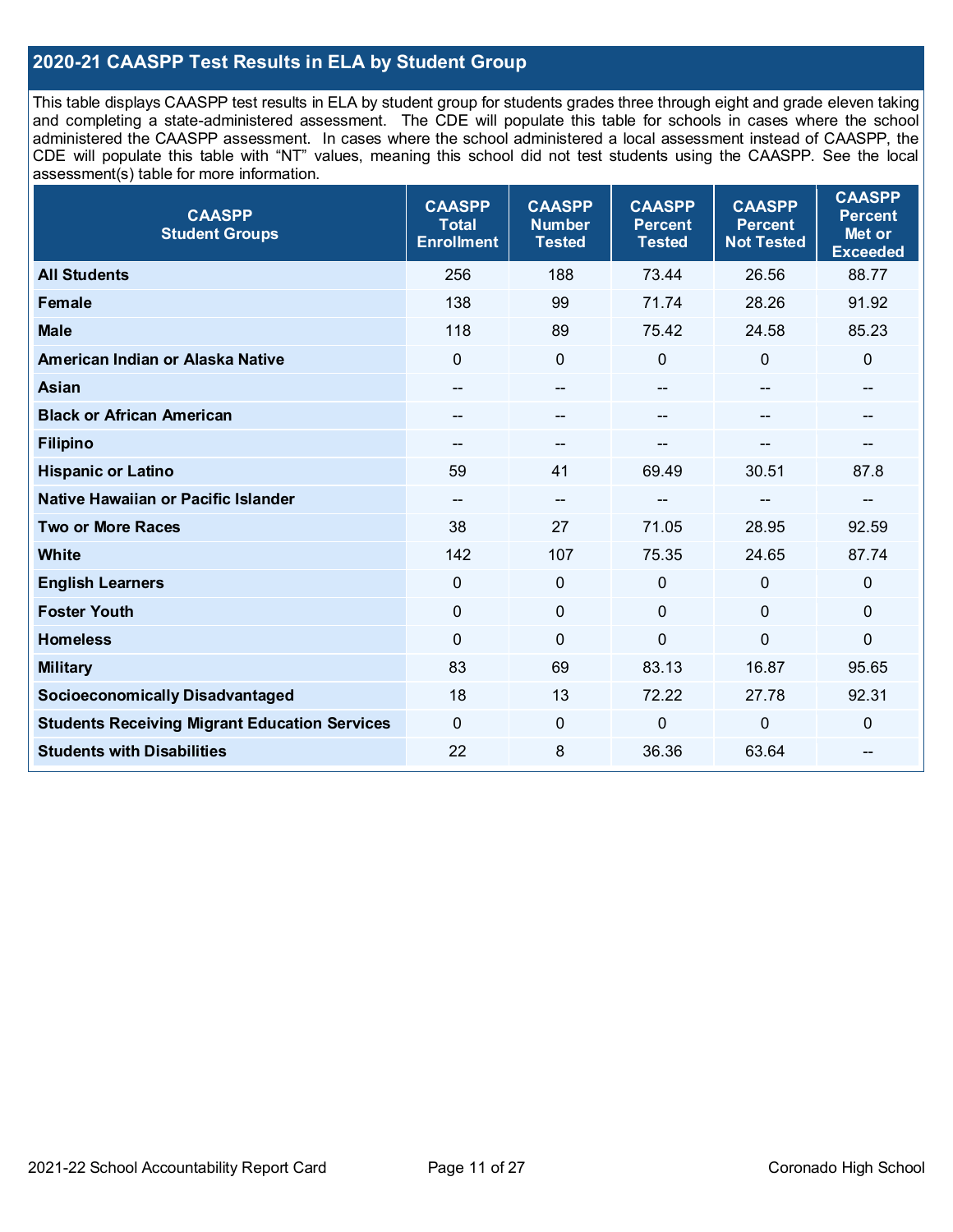### **2020-21 CAASPP Test Results in Math by Student Group**

This table displays CAASPP test results in Math by student group for students grades three through eight and grade eleven taking and completing a state-administered assessment. The CDE will populate this table for schools in cases where the school administered the CAASPP assessment. In cases where the school administered a local assessment instead of CAASPP, the CDE will populate this table with "NT" values, meaning this school did not test students using the CAASPP. See the local assessment(s) table for more information.

| <b>CAASPP</b><br><b>Student Groups</b>               | <b>CAASPP</b><br><b>Total</b><br><b>Enrollment</b> | <b>CAASPP</b><br><b>Number</b><br><b>Tested</b> | <b>CAASPP</b><br><b>Percent</b><br><b>Tested</b> | <b>CAASPP</b><br><b>Percent</b><br><b>Not Tested</b> | <b>CAASPP</b><br><b>Percent</b><br>Met or<br><b>Exceeded</b> |
|------------------------------------------------------|----------------------------------------------------|-------------------------------------------------|--------------------------------------------------|------------------------------------------------------|--------------------------------------------------------------|
| <b>All Students</b>                                  | 256                                                | 187                                             | 73.05                                            | 26.95                                                | 66.49                                                        |
| <b>Female</b>                                        | 138                                                | 98                                              | 71.01                                            | 28.99                                                | 60.42                                                        |
| <b>Male</b>                                          | 118                                                | 89                                              | 75.42                                            | 24.58                                                | 73.03                                                        |
| American Indian or Alaska Native                     | $\overline{0}$                                     | $\mathbf 0$                                     | 0                                                | $\Omega$                                             | $\mathbf 0$                                                  |
| Asian                                                | --                                                 | --                                              |                                                  |                                                      | --                                                           |
| <b>Black or African American</b>                     | $- -$                                              | $\qquad \qquad \qquad \qquad$                   | $\qquad \qquad \blacksquare$                     | $\mathbf{m}$                                         | --                                                           |
| <b>Filipino</b>                                      | --                                                 | --                                              |                                                  |                                                      |                                                              |
| <b>Hispanic or Latino</b>                            | 59                                                 | 43                                              | 72.88                                            | 27.12                                                | 57.14                                                        |
| Native Hawaiian or Pacific Islander                  | --                                                 | $\overline{\phantom{a}}$                        | --                                               | --                                                   | --                                                           |
| <b>Two or More Races</b>                             | 38                                                 | 27                                              | 71.05                                            | 28.95                                                | 69.23                                                        |
| <b>White</b>                                         | 142                                                | 104                                             | 73.24                                            | 26.76                                                | 66.35                                                        |
| <b>English Learners</b>                              | $\mathbf 0$                                        | $\mathbf 0$                                     | 0                                                | $\mathbf 0$                                          | $\mathbf 0$                                                  |
| <b>Foster Youth</b>                                  | $\mathbf{0}$                                       | $\mathbf 0$                                     | $\overline{0}$                                   | $\mathbf 0$                                          | $\mathbf 0$                                                  |
| <b>Homeless</b>                                      | $\overline{0}$                                     | $\mathbf 0$                                     | $\overline{0}$                                   | $\overline{0}$                                       | $\boldsymbol{0}$                                             |
| <b>Military</b>                                      | 83                                                 | 70                                              | 84.34                                            | 15.66                                                | 73.91                                                        |
| <b>Socioeconomically Disadvantaged</b>               | 18                                                 | 13                                              | 72.22                                            | 27.78                                                | 58.33                                                        |
| <b>Students Receiving Migrant Education Services</b> | $\Omega$                                           | $\mathbf 0$                                     | 0                                                | $\mathbf 0$                                          | $\mathbf 0$                                                  |
| <b>Students with Disabilities</b>                    | 22                                                 | 7                                               | 31.82                                            | 68.18                                                | --                                                           |

#### **2020-21 Local Assessment Test Results in ELA by Student Group**

This table displays Local Assessment test results in ELA by student group for students grades three through eight and grade eleven. LEAs/schools will populate this table for schools in cases where the school administered a local assessment. In cases where the school administered the CAASPP assessment, LEAs/schools will populate this table with "N/A" values in all cells, meaning this table is Not Applicable for this school.

| N/A<br><b>Student Groups</b>     | N/A<br><b>Total</b><br><b>Enrollment</b> | N/A<br><b>Number</b><br><b>Tested</b> | N/A<br><b>Percent</b><br><b>Tested</b> | N/A<br><b>Percent</b><br><b>Not Tested</b> | N/A<br><b>Percent</b><br><b>At or Above</b><br><b>Grade Level</b> |
|----------------------------------|------------------------------------------|---------------------------------------|----------------------------------------|--------------------------------------------|-------------------------------------------------------------------|
| <b>All Students</b>              | N/A                                      | N/A                                   | N/A                                    | N/A                                        | N/A                                                               |
| Female                           | N/A                                      | N/A                                   | N/A                                    | N/A                                        | N/A                                                               |
| <b>Male</b>                      | N/A                                      | N/A                                   | N/A                                    | N/A                                        | N/A                                                               |
| American Indian or Alaska Native | N/A                                      | N/A                                   | N/A                                    | N/A                                        | N/A                                                               |
| <b>Asian</b>                     | N/A                                      | N/A                                   | N/A                                    | N/A                                        | N/A                                                               |

2021-22 School Accountability Report Card Page 12 of 27 Coronado High School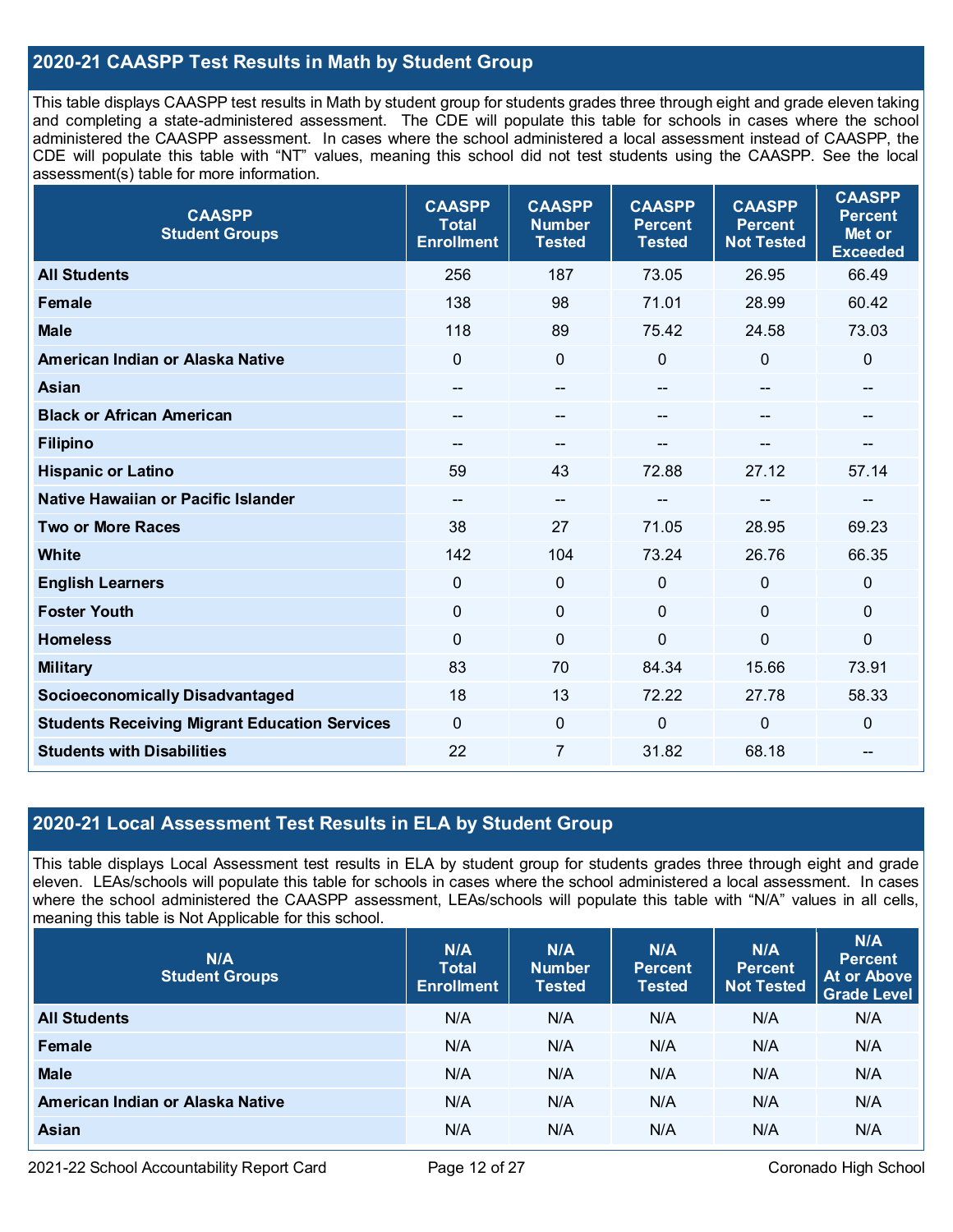| <b>Black or African American</b>                                                           | N/A | N/A | N/A | N/A | N/A |
|--------------------------------------------------------------------------------------------|-----|-----|-----|-----|-----|
| <b>Filipino</b>                                                                            | N/A | N/A | N/A | N/A | N/A |
| <b>Hispanic or Latino</b>                                                                  | N/A | N/A | N/A | N/A | N/A |
| Native Hawaiian or Pacific Islander                                                        | N/A | N/A | N/A | N/A | N/A |
| <b>Two or More Races</b>                                                                   | N/A | N/A | N/A | N/A | N/A |
| White                                                                                      | N/A | N/A | N/A | N/A | N/A |
| <b>English Learners</b>                                                                    | N/A | N/A | N/A | N/A | N/A |
| <b>Foster Youth</b>                                                                        | N/A | N/A | N/A | N/A | N/A |
| <b>Homeless</b>                                                                            | N/A | N/A | N/A | N/A | N/A |
| <b>Military</b>                                                                            | N/A | N/A | N/A | N/A | N/A |
| <b>Socioeconomically Disadvantaged</b>                                                     | N/A | N/A | N/A | N/A | N/A |
| <b>Students Receiving Migrant Education Services</b>                                       | N/A | N/A | N/A | N/A | N/A |
| <b>Students with Disabilities</b>                                                          | N/A | N/A | N/A | N/A | N/A |
| *At or above the grade-level standard in the context of the local assessment administered. |     |     |     |     |     |

## **2020-21 Local Assessment Test Results in Math by Student Group**

This table displays Local Assessment test results in Math by student group for students grades three through eight and grade eleven. LEAs/schools will populate this table for schools in cases where the school administered a local assessment. In cases where the school administered the CAASPP assessment, LEAs/schools will populate this table with "N/A" values in all cells, meaning this table is Not Applicable for this school.

| N/A<br><b>Student Groups</b>                         | N/A<br><b>Total</b><br><b>Enrollment</b> | N/A<br><b>Number</b><br><b>Tested</b> | N/A<br><b>Percent</b><br><b>Tested</b> | N/A<br><b>Percent</b><br><b>Not Tested</b> | N/A<br><b>Percent</b><br><b>At or Above</b><br><b>Grade Level</b> |
|------------------------------------------------------|------------------------------------------|---------------------------------------|----------------------------------------|--------------------------------------------|-------------------------------------------------------------------|
| <b>All Students</b>                                  | N/A                                      | N/A                                   | N/A                                    | N/A                                        | N/A                                                               |
| <b>Female</b>                                        | N/A                                      | N/A                                   | N/A                                    | N/A                                        | N/A                                                               |
| <b>Male</b>                                          | N/A                                      | N/A                                   | N/A                                    | N/A                                        | N/A                                                               |
| American Indian or Alaska Native                     | N/A                                      | N/A                                   | N/A                                    | N/A                                        | N/A                                                               |
| <b>Asian</b>                                         | N/A                                      | N/A                                   | N/A                                    | N/A                                        | N/A                                                               |
| <b>Black or African American</b>                     | N/A                                      | N/A                                   | N/A                                    | N/A                                        | N/A                                                               |
| <b>Filipino</b>                                      | N/A                                      | N/A                                   | N/A                                    | N/A                                        | N/A                                                               |
| <b>Hispanic or Latino</b>                            | N/A                                      | N/A                                   | N/A                                    | N/A                                        | N/A                                                               |
| <b>Native Hawaiian or Pacific Islander</b>           | N/A                                      | N/A                                   | N/A                                    | N/A                                        | N/A                                                               |
| <b>Two or More Races</b>                             | N/A                                      | N/A                                   | N/A                                    | N/A                                        | N/A                                                               |
| <b>White</b>                                         | N/A                                      | N/A                                   | N/A                                    | N/A                                        | N/A                                                               |
| <b>English Learners</b>                              | N/A                                      | N/A                                   | N/A                                    | N/A                                        | N/A                                                               |
| <b>Foster Youth</b>                                  | N/A                                      | N/A                                   | N/A                                    | N/A                                        | N/A                                                               |
| <b>Homeless</b>                                      | N/A                                      | N/A                                   | N/A                                    | N/A                                        | N/A                                                               |
| <b>Military</b>                                      | N/A                                      | N/A                                   | N/A                                    | N/A                                        | N/A                                                               |
| <b>Socioeconomically Disadvantaged</b>               | N/A                                      | N/A                                   | N/A                                    | N/A                                        | N/A                                                               |
| <b>Students Receiving Migrant Education Services</b> | N/A                                      | N/A                                   | N/A                                    | N/A                                        | N/A                                                               |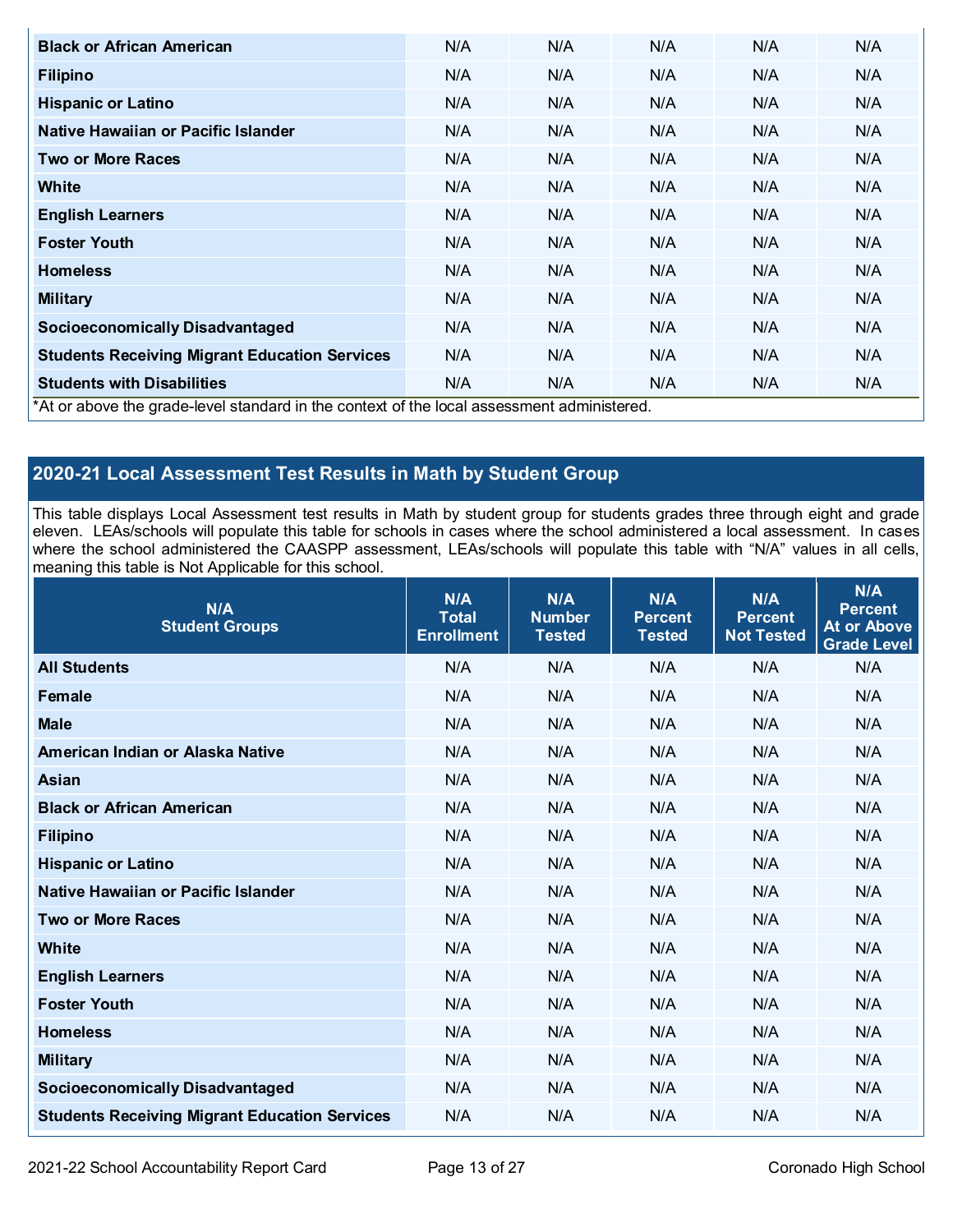| <b>Students with Disabilities</b>                                                                 | N/A | N/A | N/A | N/A | N/A |  |
|---------------------------------------------------------------------------------------------------|-----|-----|-----|-----|-----|--|
| $*$ $\wedge$ ar above the arade lovel standard in the context of the lead coses ment administered |     |     |     |     |     |  |

\*At or above the grade-level standard in the context of the local assessment administered.

#### **CAASPP Test Results in Science for All Students**

This table displays the percentage of all students grades five, eight, and High School meeting or exceeding the State Standard.

The 2019-2020 data cells with N/A values indicate that the 2019-2020 data are not available due to the COVID-19 pandemic and resulting summative testing suspension. The Executive Order N-30-20 was issued which waived the assessment, accountability, and reporting requirements for the 2019-2020 school year.

For any 2020-2021 data cells with N/T values indicate that this school did not test students using the CAASPP Science.

| <b>Subject</b>                | $ 2019-20 $ | School School<br>2020-21 | <b>District</b><br>2019-20 | <b>District</b><br>$2020-21$ | <b>State</b><br>$\parallel$ 2019-20 | <b>State</b><br>2020-21 |
|-------------------------------|-------------|--------------------------|----------------------------|------------------------------|-------------------------------------|-------------------------|
| <b>Science</b>                | N/A         | 54.07                    | N/A                        | 54.35                        | N/A                                 | 28.72                   |
| (grades 5, 8 and high school) |             |                          |                            |                              |                                     |                         |

#### **2020-21 CAASPP Test Results in Science by Student Group**

This table displays CAASPP test results in Science by student group for students grades five, eight, and High School. For any data cells with N/T values indicate that this school did not test students using the CAASPP Science.

| <b>Student Group</b>                                 | <b>Total</b><br><b>Enrollment</b> | <b>Number</b><br><b>Tested</b> | <b>Percent</b><br><b>Tested</b> | <b>Percent</b><br><b>Not Tested</b> | <b>Percent</b><br>Met or<br><b>Exceeded</b> |
|------------------------------------------------------|-----------------------------------|--------------------------------|---------------------------------|-------------------------------------|---------------------------------------------|
| <b>All Students</b>                                  | 523                               | 172                            | 32.89                           | 67.11                               | 54.07                                       |
| <b>Female</b>                                        | 276                               | 89                             | 32.25                           |                                     |                                             |
| <b>Male</b>                                          | 247                               | 83                             | 33.60                           |                                     |                                             |
| American Indian or Alaska Native                     | 0                                 | $\mathbf 0$                    | $\mathbf{0}$                    | $\mathbf 0$                         | $\mathbf 0$                                 |
| <b>Asian</b>                                         | --                                | $\overline{\phantom{a}}$       | $\overline{\phantom{a}}$        | $\qquad \qquad -$                   | $\overline{\phantom{a}}$                    |
| <b>Black or African American</b>                     |                                   | --                             |                                 | --                                  | --                                          |
| <b>Filipino</b>                                      | 11                                | 4                              | 36.36                           | 63.64                               | --                                          |
| <b>Hispanic or Latino</b>                            | 115                               | 38                             | 33.04                           | 66.96                               | 55.26                                       |
| <b>Native Hawaiian or Pacific Islander</b>           | $-$                               | $\overline{\phantom{a}}$       |                                 | --                                  | --                                          |
| <b>Two or More Races</b>                             | 76                                | 24                             | 31.58                           | 68.42                               | 62.50                                       |
| White                                                | 303                               | 98                             | 32.34                           | 67.66                               | 47.96                                       |
| <b>English Learners</b>                              | --                                | $\overline{\phantom{a}}$       | --                              | $\overline{\phantom{a}}$            | $\mathbf{m}$                                |
| <b>Foster Youth</b>                                  | 0                                 | $\mathbf 0$                    | $\mathbf 0$                     | 0                                   | $\mathbf 0$                                 |
| <b>Homeless</b>                                      | 0                                 | $\mathbf 0$                    | $\mathbf 0$                     | $\mathbf 0$                         | 0                                           |
| <b>Military</b>                                      | 173                               | 68                             | 39.31                           | 60.69                               | 66.18                                       |
| <b>Socioeconomically Disadvantaged</b>               | 32                                | 11                             | 34.38                           | 65.62                               | 72.73                                       |
| <b>Students Receiving Migrant Education Services</b> | 0                                 | $\mathbf 0$                    | 0                               | $\mathbf 0$                         | 0                                           |
| <b>Students with Disabilities</b>                    | 36                                | $\overline{7}$                 | 19.44                           | 80.56                               | --                                          |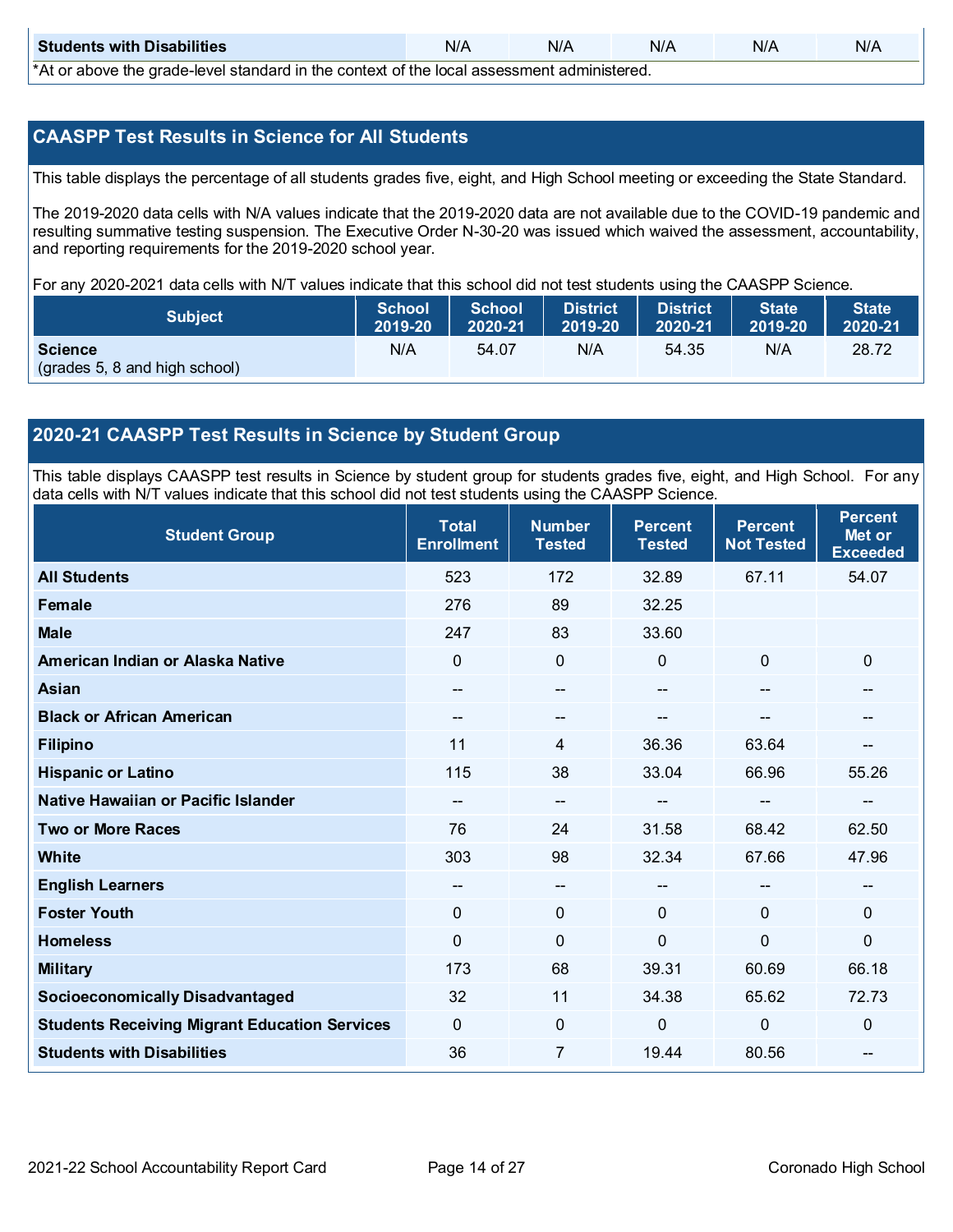Coronado Unified School District offers approved CTE curriculum in five industry sectors. The sectors and 13 pathways offered are the following:

Arts, Media, & Entertainment

- Design, Visual, and Media Arts
- Graphic Design Pathway 4 years
- Animation Pathway 4 years
- Design, Visual and Media Arts Pathway 4 years (plus 2 years in middle school)
- Performing Arts
- Dance Pathway 4 years (plus 2 years in middle school)
- Music Pathway 4 years (plus 2 years in middle school)
- Musical Theatre and Drama Pathway 4 years (plus 2 years in middle school)
- Production and Managerial Arts Pathway 4 years
- Filmmaking Pathway 4 years
- Video Game Design Pathway 4 years

Building & Construction Trades

• Cabinetry, Millwork, and Woodworking Pathway - 3 years

Health Science & Medical Technology

- Patient Care Pathway 4 years
- Biomedical Science Pathway 3 years

Information & Communication Technologies

• Software and Systems Development Pathway - 3 years

CHS is offering two new Southwestern College Dual Enrollment CTE courses in the Health Science & Medical Technology and Information Technology & Communication sectors in the 2021-2022 school year.

CHS will be adding a pathway in the Engineering and Architecture industry sector in the 2022-2023 school year.

CHS offers an extended school day to allow students access to AME CTE courses within Coronado School of the Arts (CoSA). CHS has a four period day that offers a 5th period in AME courses.

Students in the CUSD/CHS CTE courses are expected to write, compute and evaluate using rigorous standards in all wellrounded subject areas. Our 95%+ graduation rate, high college acceptance and overall standing as a high achieving high school show that our CTE students have the foundation and skills in all areas of learning.

Many special education students' IEP teams recommend CTE courses as the hands-on approach is a learning environment that lends itself well to success for all students, including those with special needs.

All CTE courses meet state competencies for the respective field. 98% of students in a capstone course receive a C or above, which shows that students are successful in the standards for that pathway.

Every pathway has a minimum of three advisors in that respective field. All CTE teachers and CTE administrators meet with the advisors at least once a year to:

- Review the curriculum/units/lessons and provide feedback
- Discuss emerging occupations and skills needed
- Review industry credentials/certifications
- Provide information on skills needed in the workplace
- Safety concerns, training, and equipment
- Help with work-based learning activities
- Provide advice on new equipment,
- Credibility
- Assistance in adapting skill standards for local needs

CHS is currently partnering with Southwestern College Dual Enrollment CTE courses this 21-22 school year.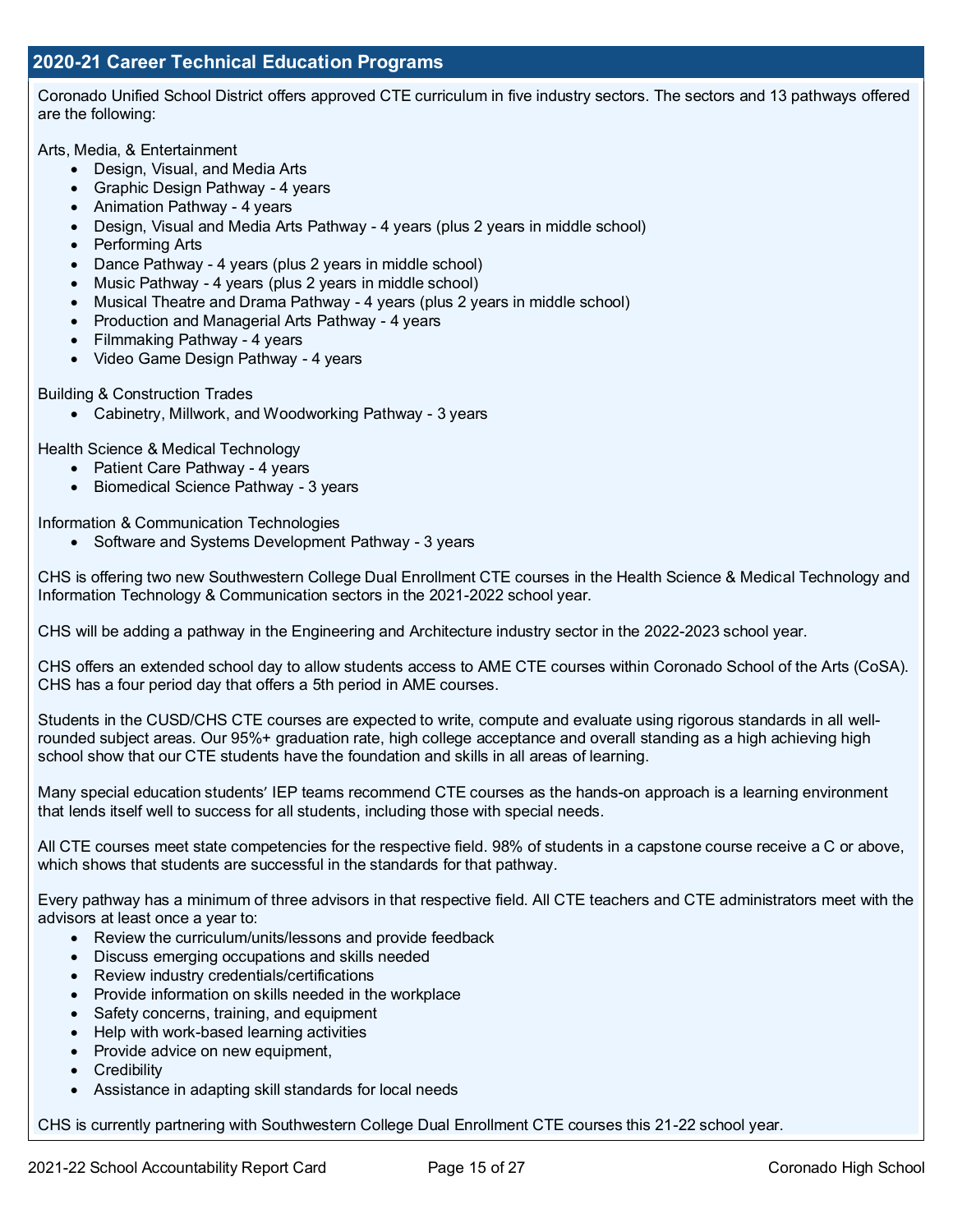#### **2020-21 Career Technical Education (CTE) Participation**

| <b>Measure</b>                                                                                                                    | <b>CTE Program Participation</b> |
|-----------------------------------------------------------------------------------------------------------------------------------|----------------------------------|
| Number of Pupils Participating in CTE                                                                                             | 574                              |
| Percent of Pupils that Complete a CTE Program and Earn a High School Diploma                                                      | 63.6                             |
| Percent of CTE Courses that are Sequenced or Articulated Between the School and<br><b>Institutions of Postsecondary Education</b> |                                  |

#### **Course Enrollment/Completion**

This table displays the course enrollment/completion of University of California (UC) and/or California State University (CSU) admission requirements.

| <b>UC/CSU Course Measure</b>                                                | <b>Percent</b> |
|-----------------------------------------------------------------------------|----------------|
| 2020-2021 Pupils Enrolled in Courses Required for UC/CSU Admission          | 99.35          |
| 2019-2020 Graduates Who Completed All Courses Required for UC/CSU Admission | 62.55          |

## **B. Pupil Outcomes State Priority: Other Pupil Outcomes**

The SARC provides the following information relevant to the State priority: Other Pupil Outcomes (Priority 8): Pupil outcomes in the subject area of physical education.

#### **2020-21 California Physical Fitness Test Results**

Due to the COVID-19 crisis, the Physical Fitness Test was suspended during the 2020-2021 school year and therefore no data are reported and each cell in this table is populated with "N/A."

| <b>Grade Level</b> | Four of Six Fitness Standards | <b>Five of Six Fitness Standards</b> | Percentage of Students Meeting   Percentage of Students Meeting   Percentage of Students Meeting<br><b>Six of Six Fitness Standards</b> |
|--------------------|-------------------------------|--------------------------------------|-----------------------------------------------------------------------------------------------------------------------------------------|
| Grade 5            | N/A                           | N/A                                  | N/A                                                                                                                                     |
| Grade 7            | N/A                           | N/A                                  | N/A                                                                                                                                     |
| Grade 9            | N/A                           | N/A                                  | N/A                                                                                                                                     |

## **C. Engagement State Priority: Parental Involvement**

The SARC provides the following information relevant to the State priority: Parental Involvement (Priority 3): Efforts the school district makes to seek parent input in making decisions regarding the school district and at each school site.

#### **2021-22 Opportunities for Parental Involvement**

Parents and community members are involved in the life and planning of Coronado High School through our School Site Council, Parent Teacher Organization, Coronado Schools Foundation, Coronado School of the Arts Foundation, Islander Sports Foundation, Athletics and Arts Booster organizations, and volunteer opportunities in classrooms, on field trips, and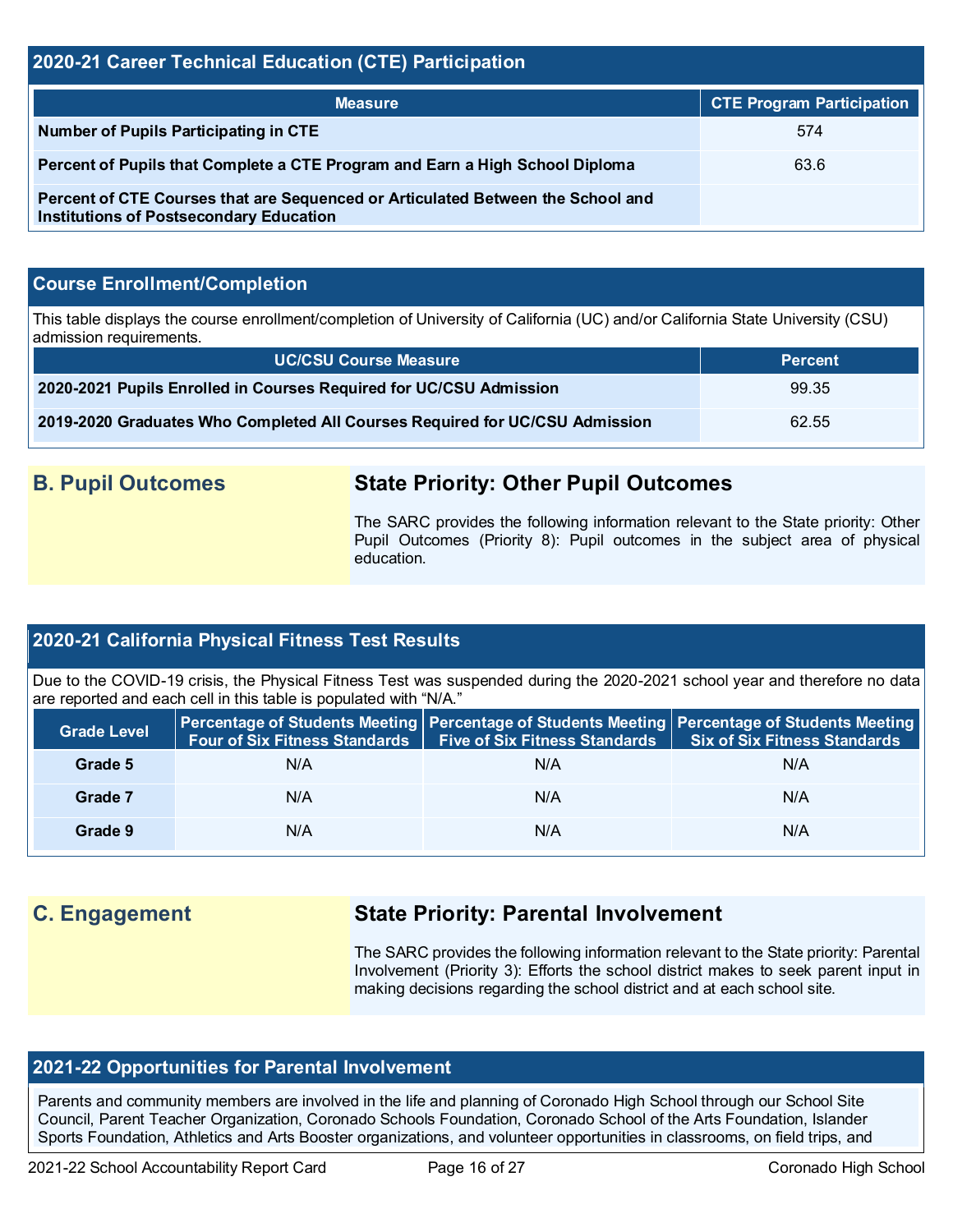## **2021-22 Opportunities for Parental Involvement**

#### extracurricular events.

Our school website, Facebook page, and weekly Sunday newsletters have information posted regularly to keep parents informed of school activities. Teachers post information regarding homework, grades, etc. on our learning management system, PowerSchool. Parents are encouraged to email questions and concerns to their student's teachers and counselors, and administrators encourage open lines of communication regarding needs of students and how the school can best serve them.

www.cosafoundation.com www.csfkids.org www.islandersportsfoundation.com

Coronado High School 619-522-8907

## **C. Engagement State Priority: Pupil Engagement**

The SARC provides the following information relevant to the State priority: Pupil Engagement (Priority 5):

- High school dropout rates;
- High school graduation rates; and
- Chronic Absenteeism

## **Dropout Rate and Graduation Rate (Four-Year Cohort Rate)**

| <b>Indicator</b>       | School<br>2018-19 | 2019-20 ∣ | School School District District District  <br>$\begin{array}{ c c c c c c c c } \hline \text{2020-21} & \text{2018-19} & \text{2019-20} \hline \end{array}$ |      |      | $2020-21$ 2018-19 | <b>State</b> | <b>State</b><br>2019-20 | State <sup>1</sup><br>$2020 - 21$ |
|------------------------|-------------------|-----------|-------------------------------------------------------------------------------------------------------------------------------------------------------------|------|------|-------------------|--------------|-------------------------|-----------------------------------|
| <b>Dropout Rate</b>    | 3.2               | 4.9       | 2.9                                                                                                                                                         | 3.9  | 5.2  | 2.9               | 9.0          | 8.9                     | 9.4                               |
| <b>Graduation Rate</b> | 95.4              | 93.7      | 97.1                                                                                                                                                        | 94.7 | 93.1 | 97.1              | 84.5         | 84.2                    | 83.6                              |

#### **2020-21 Graduation Rate by Student Group (Four-Year Cohort Rate)**

This table displays the 2020-21 graduation rate by student group. For information on the Four-Year Adjusted Cohort Graduation Rate (ACGR), visit the CDE Adjusted Cohort Graduation Rate web page at [www.cde.ca.gov/ds/ad/acgrinfo.asp.](http://www.cde.ca.gov/ds/ad/acgrinfo.asp)

| <b>Student Group</b>             | Number of<br><b>Students in Cohort</b> | Number of<br><b>Cohort Graduates</b> | <b>Cohort</b><br><b>Graduation Rate</b> |
|----------------------------------|----------------------------------------|--------------------------------------|-----------------------------------------|
| <b>All Students</b>              | 279                                    | 271                                  | 97.1                                    |
| Female                           | 146                                    | 143                                  | 97.9                                    |
| <b>Male</b>                      | 133                                    | 128                                  | 96.2                                    |
| American Indian or Alaska Native | $\Omega$                               | $\mathbf{0}$                         | 0.00                                    |
| Asian                            | --                                     | $- -$                                | $- -$                                   |
| <b>Black or African American</b> | $\overline{\phantom{m}}$               | $\overline{\phantom{m}}$             | $\overline{\phantom{m}}$                |
| <b>Filipino</b>                  | $- -$                                  | $\overline{\phantom{m}}$             | $\overline{\phantom{m}}$                |
| <b>Hispanic or Latino</b>        | 59                                     | 57                                   | 96.6                                    |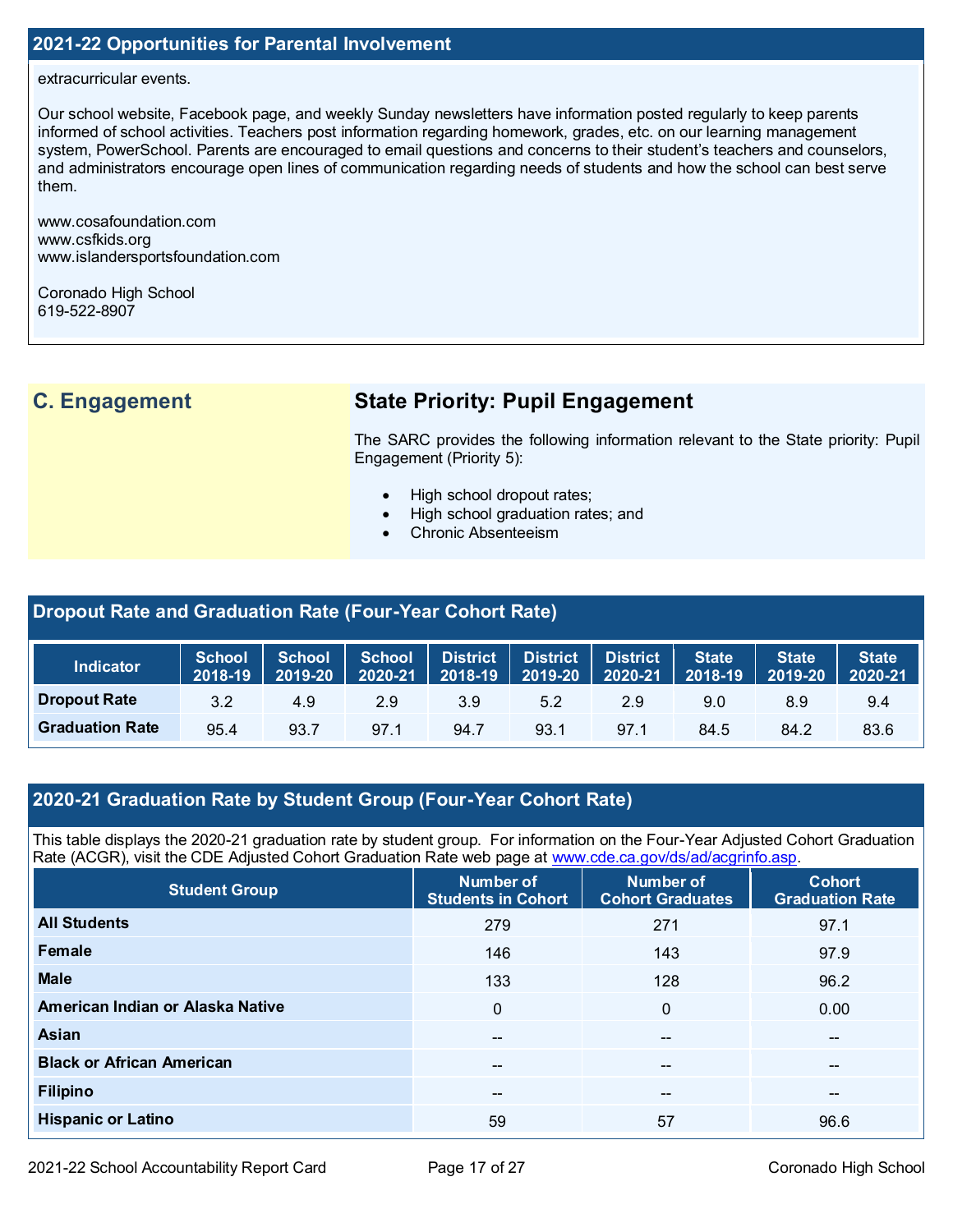| Native Hawaiian or Pacific Islander                  | 0   | $\Omega$ | 0.00  |
|------------------------------------------------------|-----|----------|-------|
| <b>Two or More Races</b>                             | 26  | 25       | 96.2  |
| White                                                | 167 | 163      | 97.6  |
| <b>English Learners</b>                              | --  | $- -$    | $- -$ |
| <b>Foster Youth</b>                                  | 0.0 | 0.0      | 0.0   |
| <b>Homeless</b>                                      | $-$ | $- -$    | $- -$ |
| <b>Socioeconomically Disadvantaged</b>               | 35  | 34       | 97.1  |
| <b>Students Receiving Migrant Education Services</b> | 0.0 | 0.0      | 0.0   |
| <b>Students with Disabilities</b>                    | 24  | 23       | 95.8  |

# **2020-21 Chronic Absenteeism by Student Group**

| <b>Student Group</b>                                 | <b>Cumulative</b><br><b>Enrollment</b> | <b>Chronic</b><br><b>Absenteeism</b><br><b>Eligible Enrollment</b> | <b>Chronic</b><br><b>Absenteeism</b><br><b>Count</b> | <b>Chronic</b><br><b>Absenteeism</b><br><b>Rate</b> |
|------------------------------------------------------|----------------------------------------|--------------------------------------------------------------------|------------------------------------------------------|-----------------------------------------------------|
| <b>All Students</b>                                  | 1110                                   | 1101                                                               | 21                                                   | 1.9                                                 |
| <b>Female</b>                                        | 595                                    | 587                                                                | 9                                                    | 1.5                                                 |
| <b>Male</b>                                          | 515                                    | 514                                                                | 12                                                   | 2.3                                                 |
| American Indian or Alaska Native                     | 2                                      | $\overline{2}$                                                     | $\Omega$                                             | 0.0                                                 |
| <b>Asian</b>                                         | 22                                     | 22                                                                 | 1                                                    | 4.5                                                 |
| <b>Black or African American</b>                     | 12                                     | 11                                                                 | $\Omega$                                             | 0.0                                                 |
| <b>Filipino</b>                                      | 24                                     | 24                                                                 | $\mathbf 0$                                          | 0.0                                                 |
| <b>Hispanic or Latino</b>                            | 260                                    | 259                                                                | $\overline{2}$                                       | 0.8                                                 |
| Native Hawaiian or Pacific Islander                  | $\overline{7}$                         | $\overline{7}$                                                     | $\mathbf 0$                                          | 0.0                                                 |
| <b>Two or More Races</b>                             | 87                                     | 86                                                                 | 3                                                    | 3.5                                                 |
| <b>White</b>                                         | 625                                    | 620                                                                | 14                                                   | 2.3                                                 |
| <b>English Learners</b>                              | 14                                     | 14                                                                 | $\mathbf 0$                                          | 0.0                                                 |
| <b>Foster Youth</b>                                  | $\mathbf{0}$                           | $\Omega$                                                           | $\Omega$                                             | 0.0                                                 |
| <b>Homeless</b>                                      | 1                                      | $\mathbf 1$                                                        | $\Omega$                                             | 0.0                                                 |
| <b>Socioeconomically Disadvantaged</b>               | 101                                    | 100                                                                | 3                                                    | 3.0                                                 |
| <b>Students Receiving Migrant Education Services</b> | $\Omega$                               | $\Omega$                                                           | $\Omega$                                             | 0.0                                                 |
| <b>Students with Disabilities</b>                    | 95                                     | 94                                                                 | 5                                                    | 5.3                                                 |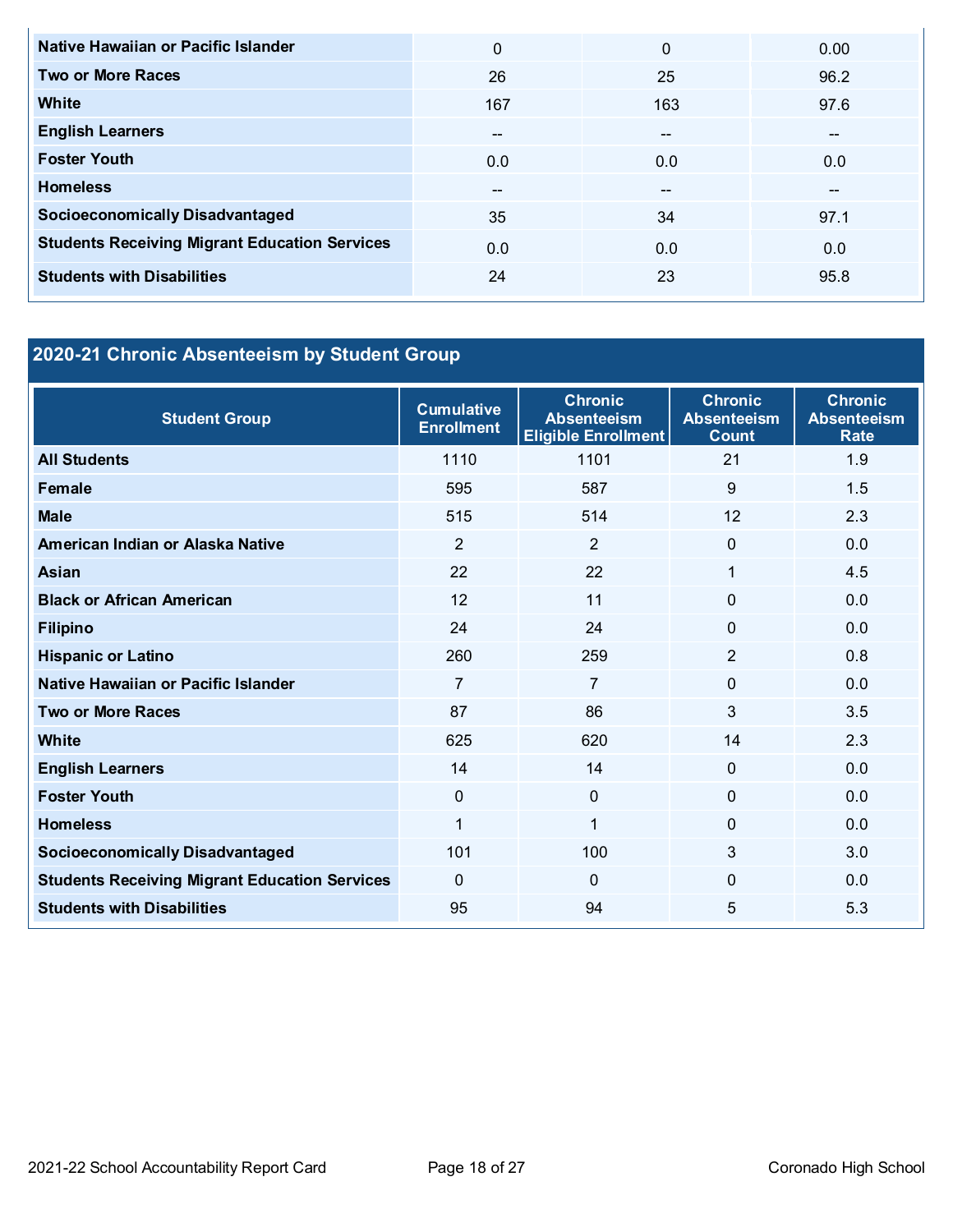## **C. Engagement State Priority: School Climate**

The SARC provides the following information relevant to the State priority: School Climate (Priority 6):

- Pupil suspension rates;
- Pupil expulsion rates; and
- Other local measures on the sense of safety

#### **Suspensions and Expulsions**

This table displays suspensions and expulsions data collected between July through June, each full school year respectively. Data collected during the 2020-21 school year may not be comparable to earlier years of this collection due to differences in learning mode instruction in response to the COVID-19 pandemic.

| <b>Subject</b>     | <b>School</b><br>2018-19 | <b>School</b><br>2020-21 | <b>District</b><br>2018-19 | <b>District</b><br>2020-21 | <b>State</b><br>2018-19 | <b>State</b><br>2020-21 |
|--------------------|--------------------------|--------------------------|----------------------------|----------------------------|-------------------------|-------------------------|
| <b>Suspensions</b> | 4.02                     | 0.09                     | 3.00                       | 0.07                       | 3.47                    | 0.20                    |
| <b>Expulsions</b>  | 0.00                     | 0.00                     | 0.00                       | 0.00                       | 0.08                    | 0.00                    |

This table displays suspensions and expulsions data collected between July through February, partial school year due to the COVID-19 pandemic. The 2019-2020 suspensions and expulsions rate data are not comparable to other year data because the 2019-2020 school year is a partial school year due to the COVID-19 crisis. As such, it would be inappropriate to make any comparisons in rates of suspensions and expulsions in the 2019-2020 school year compared to other school years.

| <b>Subject</b>     | School<br>2019-20 | <b>District</b><br>2019-20 | <b>State</b><br>2019-20 |
|--------------------|-------------------|----------------------------|-------------------------|
| <b>Suspensions</b> | 0.68              | 1.09                       | 2.45                    |
| <b>Expulsions</b>  | 0.00              | 0.00                       | 0.05                    |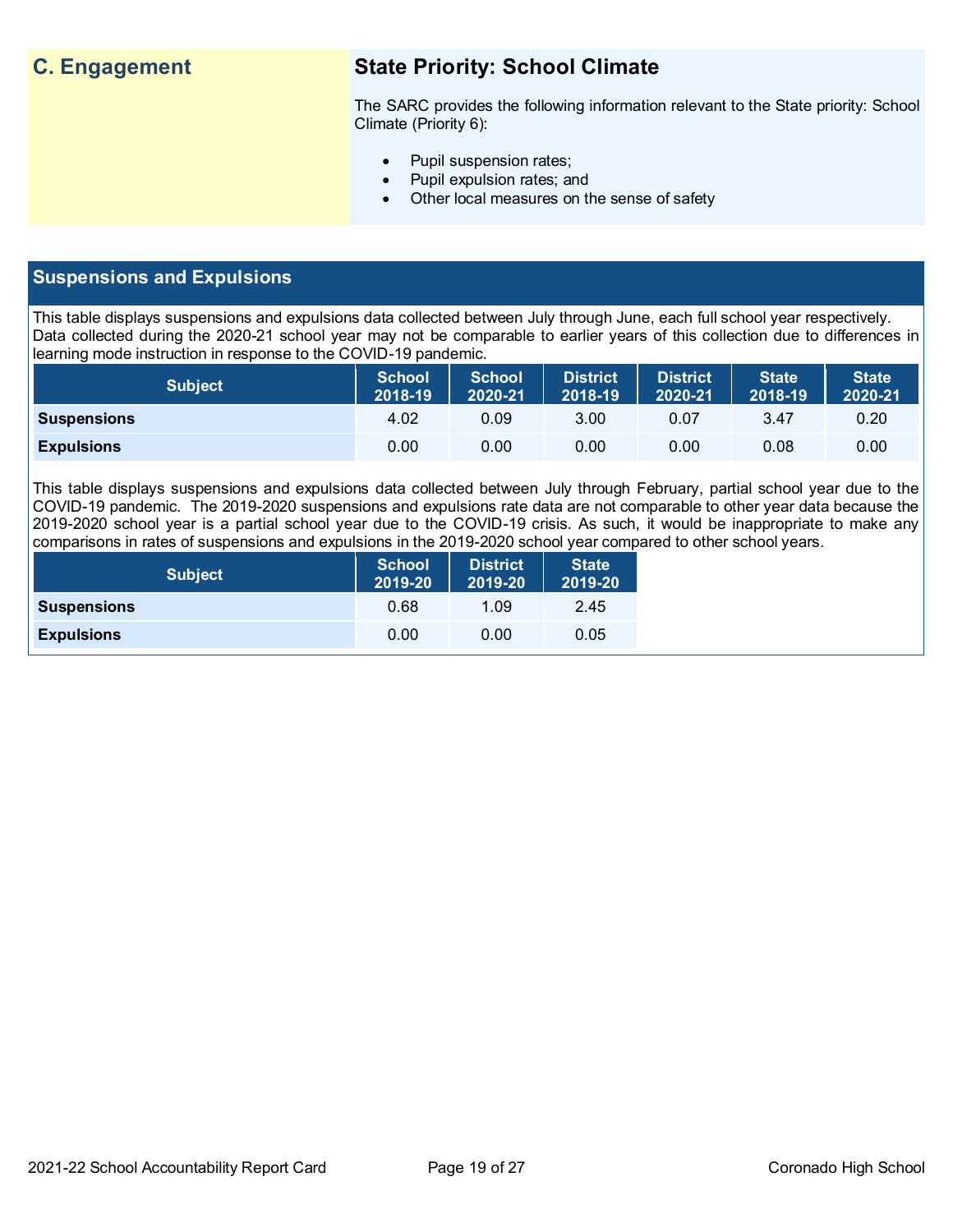#### **2020-21 Suspensions and Expulsions by Student Group**

| <b>Student Group</b>                                 | <b>Suspensions Rate</b> | <b>Expulsions Rate</b> |
|------------------------------------------------------|-------------------------|------------------------|
| <b>All Students</b>                                  | 0.09                    | 0.00                   |
| Female                                               | 0.00                    | 0.00                   |
| <b>Male</b>                                          | 0.19                    | 0.00                   |
| American Indian or Alaska Native                     | 0.00                    | 0.00                   |
| <b>Asian</b>                                         | 0.00                    | 0.00                   |
| <b>Black or African American</b>                     | 0.00                    | 0.00                   |
| <b>Filipino</b>                                      | 0.00                    | 0.00                   |
| <b>Hispanic or Latino</b>                            | 0.00                    | 0.00                   |
| Native Hawaiian or Pacific Islander                  | 0.00                    | 0.00                   |
| <b>Two or More Races</b>                             | 0.00                    | 0.00                   |
| White                                                | 0.16                    | 0.00                   |
| <b>English Learners</b>                              | 0.00                    | 0.00                   |
| <b>Foster Youth</b>                                  | 0.00                    | 0.00                   |
| <b>Homeless</b>                                      | 0.00                    | 0.00                   |
| <b>Socioeconomically Disadvantaged</b>               |                         |                        |
| <b>Students Receiving Migrant Education Services</b> | 0.00                    | 0.00                   |
| <b>Students with Disabilities</b>                    |                         |                        |

#### **2021-22 School Safety Plan**

The CHS school safety plan is developed by administrators and faculty and classified staff and reviewed by educational partners and approved by the School Board. Our safety plan outlines emergency response protocols and responsibilities of various staff in the event of disaster or emergency. Students and staff practice lockdown and response to fire and earthquakes, including evacuation and accountability and reunification. Our safety plan is shared with all faculty at the start of the school year and a review is completed mid year. Each faculty member has a backpack with the safety plan and first aid items for an emergency.

CHS conducts five drills a year: at least three fire drills, two lockdown drills and one earthquake/evacuation drill. Entrance gates are secure due to one-way mechanisms and any person within the campus can exit through designated areas, but once outside the campus, if a gate or door is closed properly, no re-admittance can be gained. All visitors are required to sign in at the office using the Raptor system and they must wear a visitor badge at all times while on campus. CHS is fortunate to have a campus security supervisor to ensure safety in all areas of the school. Any time parents wish to confer with a teacher, the classroom teacher should be contacted for an appointment. If an outside party wishes to observe in the classroom, permission from the principal must be approved and obtained 48 hours prior to the visit and limited to one visit per semester, per school board policy.

In the summer of 2020, CUSD added security cameras to the campus of CHS.

11/9/2021 - School Site Council Approval of CHS Safety Plan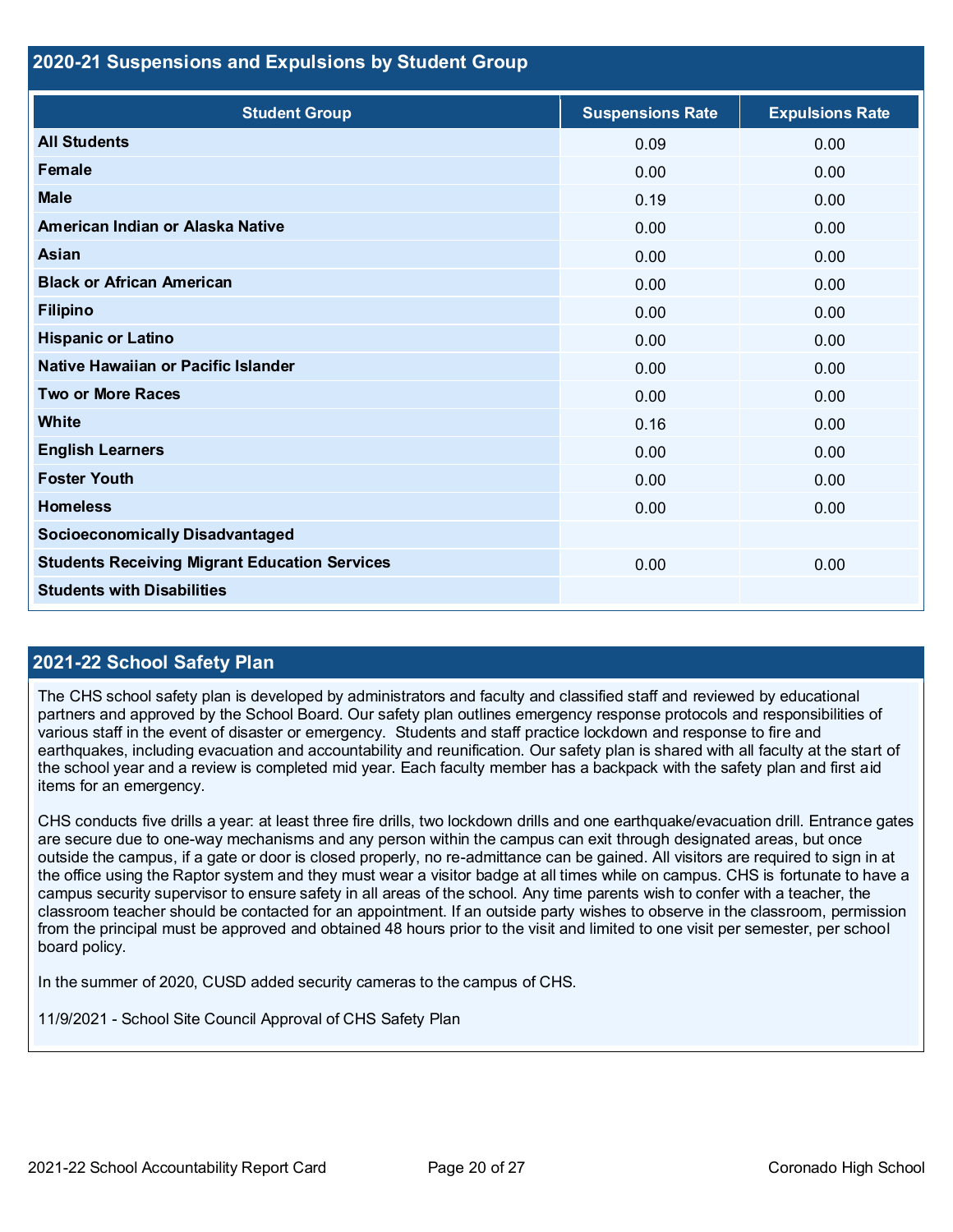#### **2018-19 Secondary Average Class Size and Class Size Distribution**

This table displays the 2018-19 average class size and class size distribution. The columns titled "Number of Classes" indicates how many classes fall into each size category (a range of total students per classroom). At the secondary school level, this information is reported by subject area rather than grade level.

| <b>Subject</b>               | <b>Average</b><br><b>Class</b><br><b>Size</b> | 1-22 Students | Number of Classes with   Number of Classes with  <br>23-32 Students | <b>Number of Classes with</b><br>33+ Students |
|------------------------------|-----------------------------------------------|---------------|---------------------------------------------------------------------|-----------------------------------------------|
| <b>English Language Arts</b> | 24                                            |               | 14                                                                  | 19                                            |
| <b>Mathematics</b>           | 23                                            | 17            | 20                                                                  | 11                                            |
| <b>Science</b>               | 28                                            | 5             | 20                                                                  | 14                                            |
| <b>Social Science</b>        | 27                                            | 6             | 17                                                                  | 13                                            |

#### **2019-20 Secondary Average Class Size and Class Size Distribution**

This table displays the 2019-20 average class size and class size distribution. The columns titled "Number of Classes" indicates how many classes fall into each size category (a range of total students per classroom). At the secondary school level, this information is reported by subject area rather than grade level.

| <b>Subject</b>               | Average<br><b>Class</b><br><b>Size</b> | <b>1-22 Students</b> | Number of Classes with   Number of Classes with<br>23-32 Students | <b>Number of Classes with</b><br>33+ Students |
|------------------------------|----------------------------------------|----------------------|-------------------------------------------------------------------|-----------------------------------------------|
| <b>English Language Arts</b> | 22                                     | 21                   | 15                                                                | 16                                            |
| <b>Mathematics</b>           | 22                                     | 20                   | 17                                                                | 12                                            |
| <b>Science</b>               | 26                                     | 9                    | 19                                                                | 12                                            |
| <b>Social Science</b>        | 26                                     |                      | 18                                                                | 11                                            |

#### **2020-21 Secondary Average Class Size and Class Size Distribution**

This table displays the 2020-21 average class size and class size distribution. The columns titled "Number of Classes" indicates how many classes fall into each size category (a range of total students per classroom). At the secondary school level, this information is reported by subject area rather than grade level.

| <b>Subject</b>               | Average<br><b>Class</b><br><b>Size</b> | 1-22 Students | Number of Classes with   Number of Classes with   Number of Classes with<br>23-32 Students | 33+ Students |
|------------------------------|----------------------------------------|---------------|--------------------------------------------------------------------------------------------|--------------|
| <b>English Language Arts</b> | 23                                     | 16            | 19                                                                                         | 13           |
| <b>Mathematics</b>           | 24                                     | 14            | 17                                                                                         | 12           |
| <b>Science</b>               | 25                                     | 8             | 20                                                                                         | 11           |
| <b>Social Science</b>        | 27                                     |               | 16                                                                                         | 10           |

#### **2020-21 Ratio of Pupils to Academic Counselor**

This table displays the ratio of pupils to Academic Counselor. One full time equivalent (FTE) equals one staff member working full time; one FTE could also represent two staff members who each work 50 percent of full time.

| <b>Title</b>                        | <b>Ratio</b> |
|-------------------------------------|--------------|
| <b>Pupils to Academic Counselor</b> | 215          |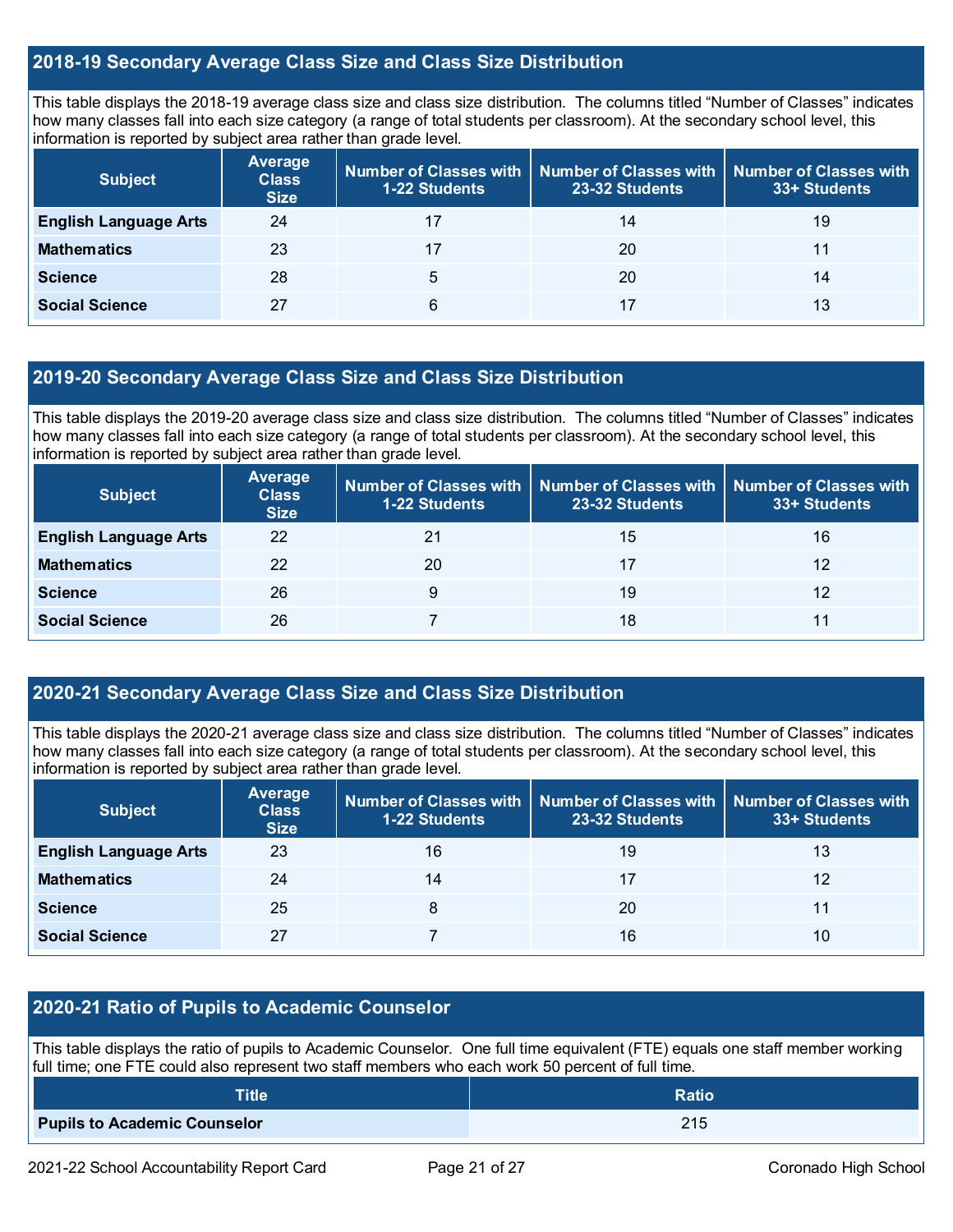### **2020-21 Student Support Services Staff**

This table displays the number of FTE support staff assigned to this school. One full time equivalent (FTE) equals one staff member working full time; one FTE could also represent two staff members who each work 50 percent of full time.

| <b>Title</b>                                                         | <b>Number of FTE Assigned to School</b> |
|----------------------------------------------------------------------|-----------------------------------------|
| <b>Counselor (Academic, Social/Behavioral or Career Development)</b> | 5                                       |
| Library Media Teacher (Librarian)                                    | 0                                       |
| Library Media Services Staff (Paraprofessional)                      | $\Omega$                                |
| <b>Psychologist</b>                                                  |                                         |
| <b>Social Worker</b>                                                 | $\Omega$                                |
| <b>Speech/Language/Hearing Specialist</b>                            | 0                                       |
| <b>Resource Specialist (non-teaching)</b>                            | $\Omega$                                |
| Other                                                                | 0.3                                     |

## **2019-20 Expenditures Per Pupil and School Site Teacher Salaries**

This table displays the 2019-20 expenditures per pupil and average teach salary for this school. Cells with N/A values do not require data.

| <b>Level</b>                                         | <b>Total</b><br><b>Expenditures</b><br><b>Per Pupil</b> | <b>Expenditures</b><br><b>Per Pupil</b><br>(Restricted) | <b>Expenditures</b><br><b>Per Pupil</b><br>(Unrestricted) | Average<br><b>Teacher</b><br><b>Salary</b> |
|------------------------------------------------------|---------------------------------------------------------|---------------------------------------------------------|-----------------------------------------------------------|--------------------------------------------|
| <b>School Site</b>                                   | 9232.59                                                 | 1956.20                                                 | 7276.39                                                   | 92102.47                                   |
| <b>District</b>                                      | N/A                                                     | N/A                                                     | 9248.95                                                   | \$79,216                                   |
| <b>Percent Difference - School Site and District</b> | N/A                                                     | N/A                                                     | $-23.9$                                                   | 15.0                                       |
| <b>State</b>                                         |                                                         |                                                         | \$8,444                                                   | \$77,042                                   |
| <b>Percent Difference - School Site and State</b>    | N/A                                                     | N/A                                                     | $-14.9$                                                   | 17.8                                       |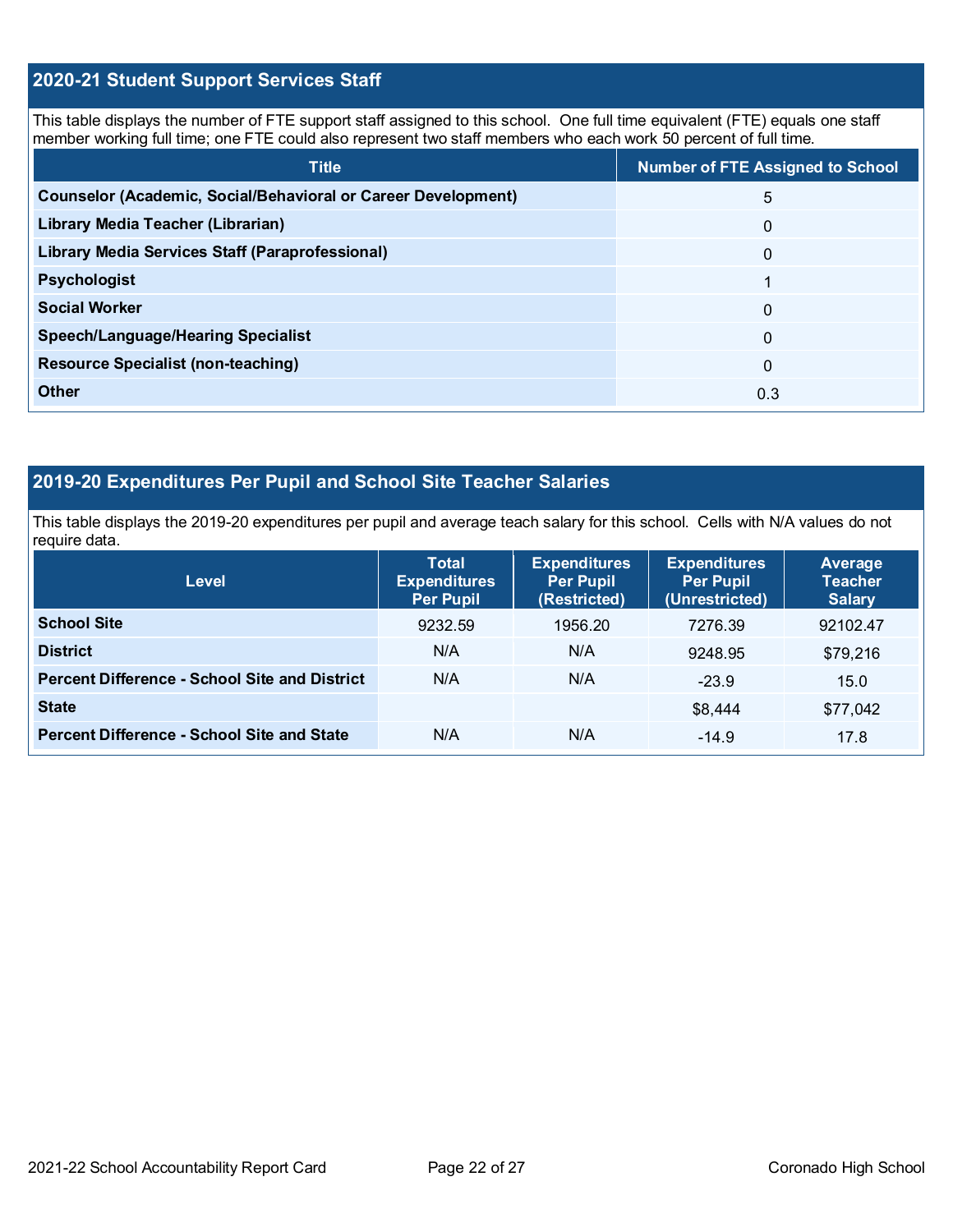#### **2020-21 Types of Services Funded**

CHS is fortunate to receive grant funding through community and statewide partnerships.

- With funding support from the city, we provide a clinical counselor to address students' social/emotional needs and crisis interventions.
- Grant funding provides a section of a district Teacher on Special Assignment that supports analysis of data to provide personalized math instruction for students.
- Grant funding through K-12 Strong Workforce and CTEIG provides sections of Career/Technical Education, professional development and supplies for pathway development. The grant also funds a coordinator/Teacher on Special Assignment.
- Private foundations (501c3) funding supports elective course offerings (Coronado Schools Foundation, Coronado School of the Arts Foundation, and Islander Sports Foundation) to expand our students' College and Career readiness and athletic opportunities.
- The Navy provides funding to partially support our NJROTC program.
- Due to serving a large military student population (34% of our school) based on our proximity to military housing and a military base, we receive federal funding for educating military children. In addition, the government has dedicated one full time Military Family Life Counselor (MFLC) to CHS.
- Coronado High School offers a section of English Language Development in accordance with the needs of our students who are English Language Learners.

#### **2019-20 Teacher and Administrative Salaries**

This table displays the 2019-20 Teacher and Administrative salaries. For detailed information on salaries, see the CDE Certification Salaries & Benefits web page at [http://www.cde.ca.gov/ds/fd/cs/.](http://www.cde.ca.gov/ds/fd/cs/)

| Category                                             | <b>District</b><br><b>Amount</b> | <b>State Average</b><br>for Districts<br>in Same Category |
|------------------------------------------------------|----------------------------------|-----------------------------------------------------------|
| <b>Beginning Teacher Salary</b>                      | \$45,877                         | \$48,119                                                  |
| <b>Mid-Range Teacher Salary</b>                      | \$77,020                         | \$74,665                                                  |
| <b>Highest Teacher Salary</b>                        | \$102,764                        | \$98,160                                                  |
| <b>Average Principal Salary (Elementary)</b>         | \$131,381                        | \$118,542                                                 |
| <b>Average Principal Salary (Middle)</b>             | \$136,915                        | \$125,068                                                 |
| <b>Average Principal Salary (High)</b>               | \$138,935                        | \$133,516                                                 |
| <b>Superintendent Salary</b>                         | \$201,528                        | \$194,199                                                 |
| <b>Percent of Budget for Teacher Salaries</b>        | 34%                              | 31%                                                       |
| <b>Percent of Budget for Administrative Salaries</b> | 5%                               | 6%                                                        |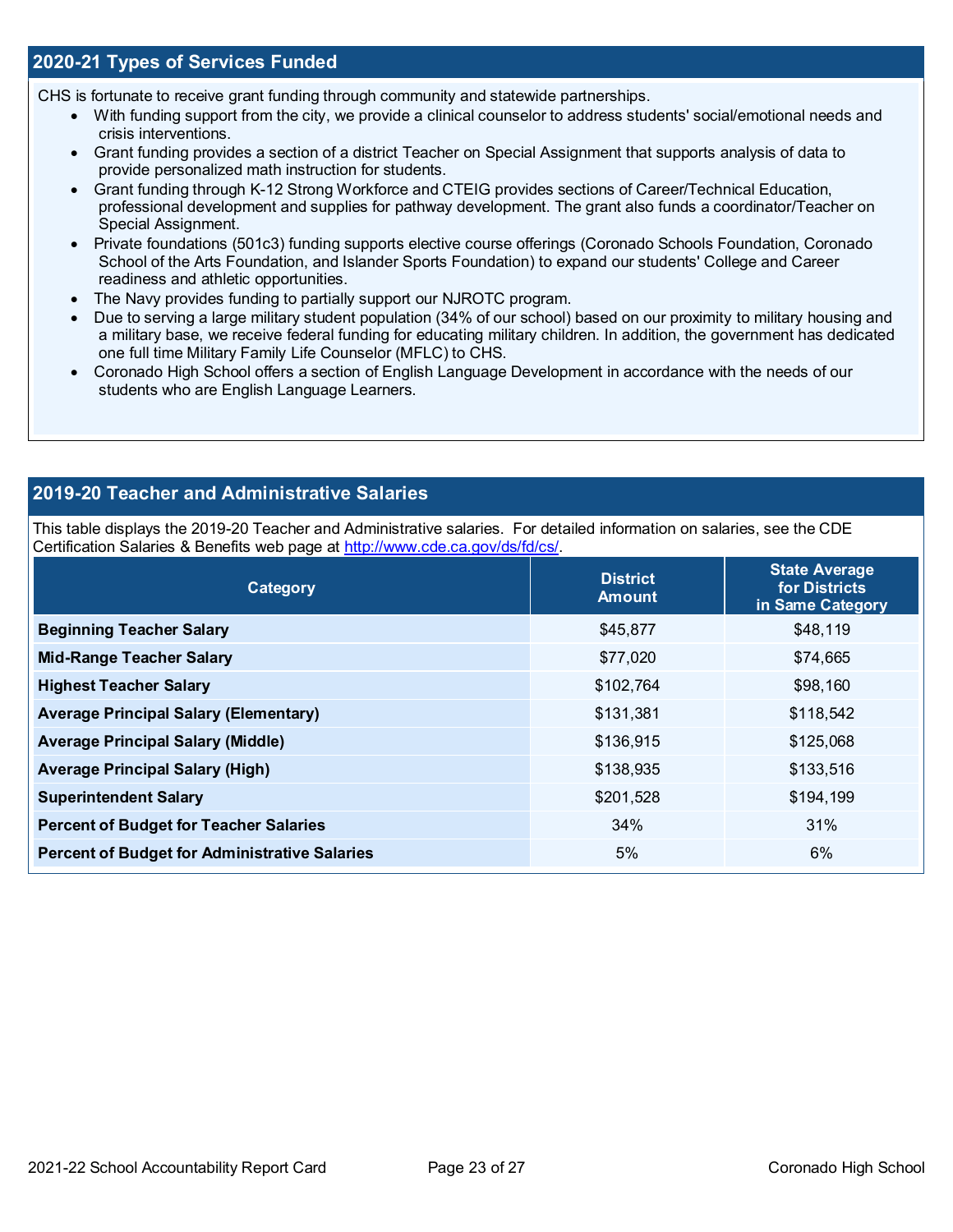| 2020-21 Advanced Placement (AP) Courses                                  |      |  |  |  |
|--------------------------------------------------------------------------|------|--|--|--|
| This table displays the percent of student in AP courses at this school. |      |  |  |  |
| <b>Percent of Students in AP Courses</b>                                 | 52.7 |  |  |  |

This table displays the number of AP courses offered at this school where there are student course enrollments of at least one student.

| <b>Subject</b>                  | <b>Number of AP Courses Offered</b> |
|---------------------------------|-------------------------------------|
| <b>Computer Science</b>         | 5                                   |
| <b>English</b>                  | 5                                   |
| <b>Fine and Performing Arts</b> | 1                                   |
| <b>Foreign Language</b>         | 2                                   |
| <b>Mathematics</b>              | 5                                   |
| <b>Science</b>                  | 10                                  |
| <b>Social Science</b>           | 15                                  |
| <b>Total AP Courses Offered</b> | 43                                  |

#### **Professional Development**

Professional Development for Coronado Unified School District

2021-2022: Professional Development for Coronado Unified School District's certificated and classified staff is robust and organized into three tiers: district-wide professional development; weekly collaboration and professional growth for school sites, departments or grade level teams; and District leadership teams, collaboration, and curriculum development beyond the scope of the school day for which teachers are paid. The instructional focus at the district level and each school site is academic discourse. This instructional focus is directly aligned to the CUSD mission, vision, 21st century outcomes for students, college career readiness and the goals and actions within the CUSD Local Control Accountability Plan (LCAP).

Tier I: In collaboration with each school site administration, district-wide professional development is focused on academic discourse, the speaking and listening standards, MTSS (social-emotional-behavioral supports and PBIS), and course pacing and essential learnings at CHS.

Tier II: Each year, weekly collaboration and professional growth for school sites: All teachers received approximately 1 hour each Wednesday (early release days for all school sites) for staff meetings, site- and district- based professional development, department/grade levels meetings, and articulation between grades, departments, and sites. Site-level topics of professional development include co-teaching, literacy, learning walks, collaborative discussion routines, instructional technology and software, and content area specific trainings.

Tier III: Active Leadership Teams for 2021-2022 include the MTSS Representatives in collaboration with the Learning Department. The focus of the Tier III professional development is on MTSS across all school and district systems.

Funding: Funding for professional development for 2021-2022 is provided by federal Title IIA funds and the Educator Effectiveness Block Grant funds in order to personalize professional learning for all staff.

This table displays the number of school days dedicated to staff development and continuous improvement.

| <b>Subject</b>                                                                  |  | $\vert$ 2019-20 2020-21 2021-22 |  |
|---------------------------------------------------------------------------------|--|---------------------------------|--|
| Number of school days dedicated to Staff Development and Continuous Improvement |  |                                 |  |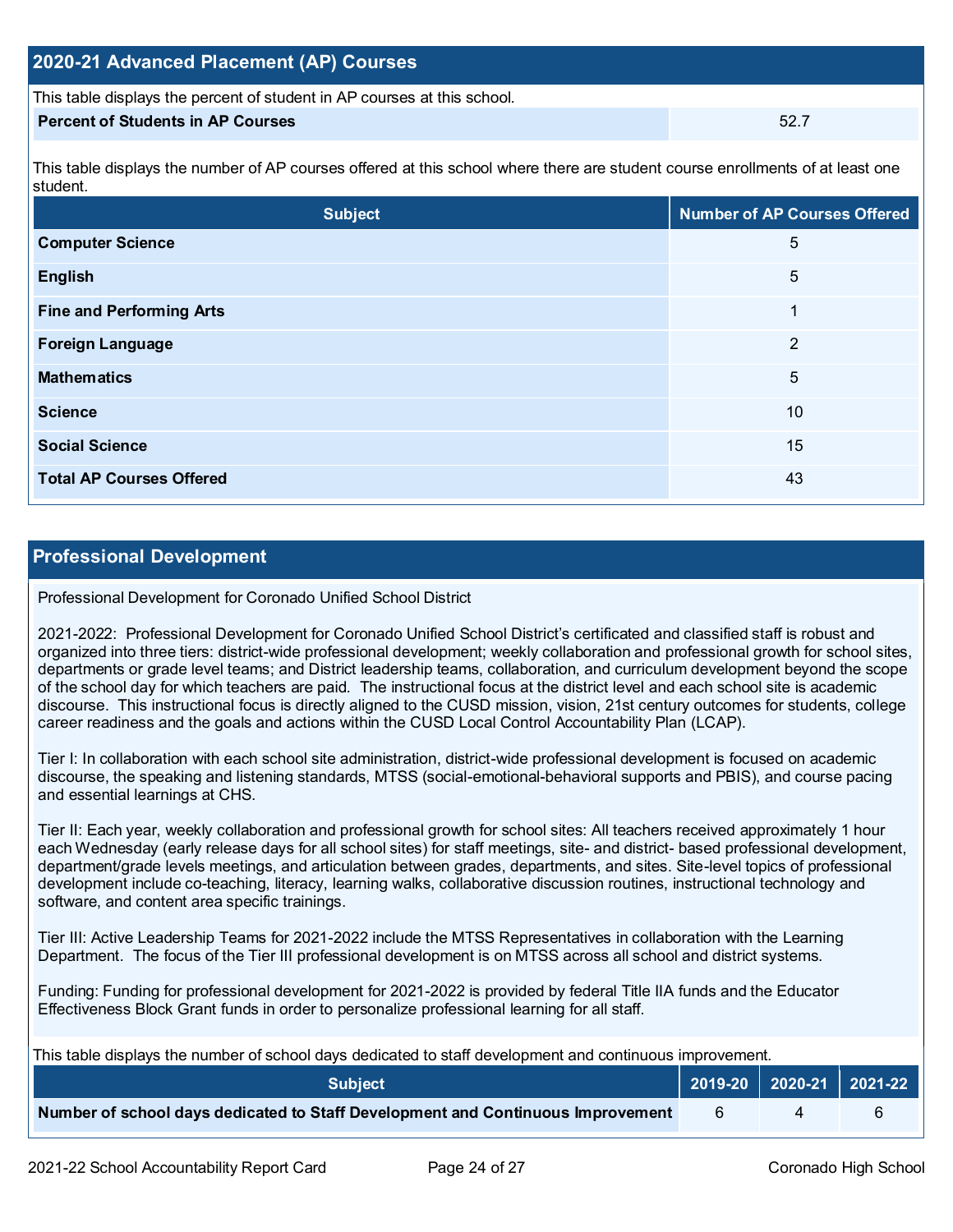# **Coronado Unified School District 2020-21 Local Accountability Report Card (LARC) Addendum**

## **Local Accountability Report Card (LARC) Addendum**

**2020-21 Local Accountability Report Card (LARC) Addendum Overview**



On July 14, 2021, the California State Board of Education (SBE) determined that the California Department of Education (CDE) will use the SARC as the mechanism to conduct a one-time data collection of the LEA-level aggregate test results of all school's local assessments administered during the 2020–2021 school year in order to meet the federal Every Students Succeeds Act (ESSA) reporting requirement for the Local Educational Agency Accountability Report Cards (LARCs).

Each local educational agency (LEA) is responsible for preparing and posting their annual LARC in accordance with the federal ESSA. As a courtesy, the CDE prepares and posts the LARCs on behalf of all LEAs.

Only for the 2020–2021 school year and the 2020–2021 LARCs, LEAs are required to report their aggregate local assessments test results at the LEA-level to the CDE by populating the tables below via the SARC. These data will be used to meet the LEAs' federal requirement for their LARCs. Note that it is the responsibility of the school and LEA to ensure that all student privacy and suppression rules are in place when reporting data in Tables 3 and 4 in the Addendum, as applicable.

The tables below are not part of the SBE approved 2020–2021 SARC template but rather are the mechanism by which these required data will be collected from LEAs.

For purposes of the LARC and the following tables, an LEA is defined as a school district, a county office of education, or a direct funded charter school.

| 2021-22 District Contact Information |                                  |  |  |  |
|--------------------------------------|----------------------------------|--|--|--|
| <b>District Name</b>                 | Coronado Unified School District |  |  |  |
| <b>Phone Number</b>                  | 619-522-8900                     |  |  |  |
| Superintendent                       | Karl Mueller                     |  |  |  |
| <b>Email Address</b>                 | karl.mueller@coronadousd.net     |  |  |  |
| <b>District Website Address</b>      | https://coronadousd.net/         |  |  |  |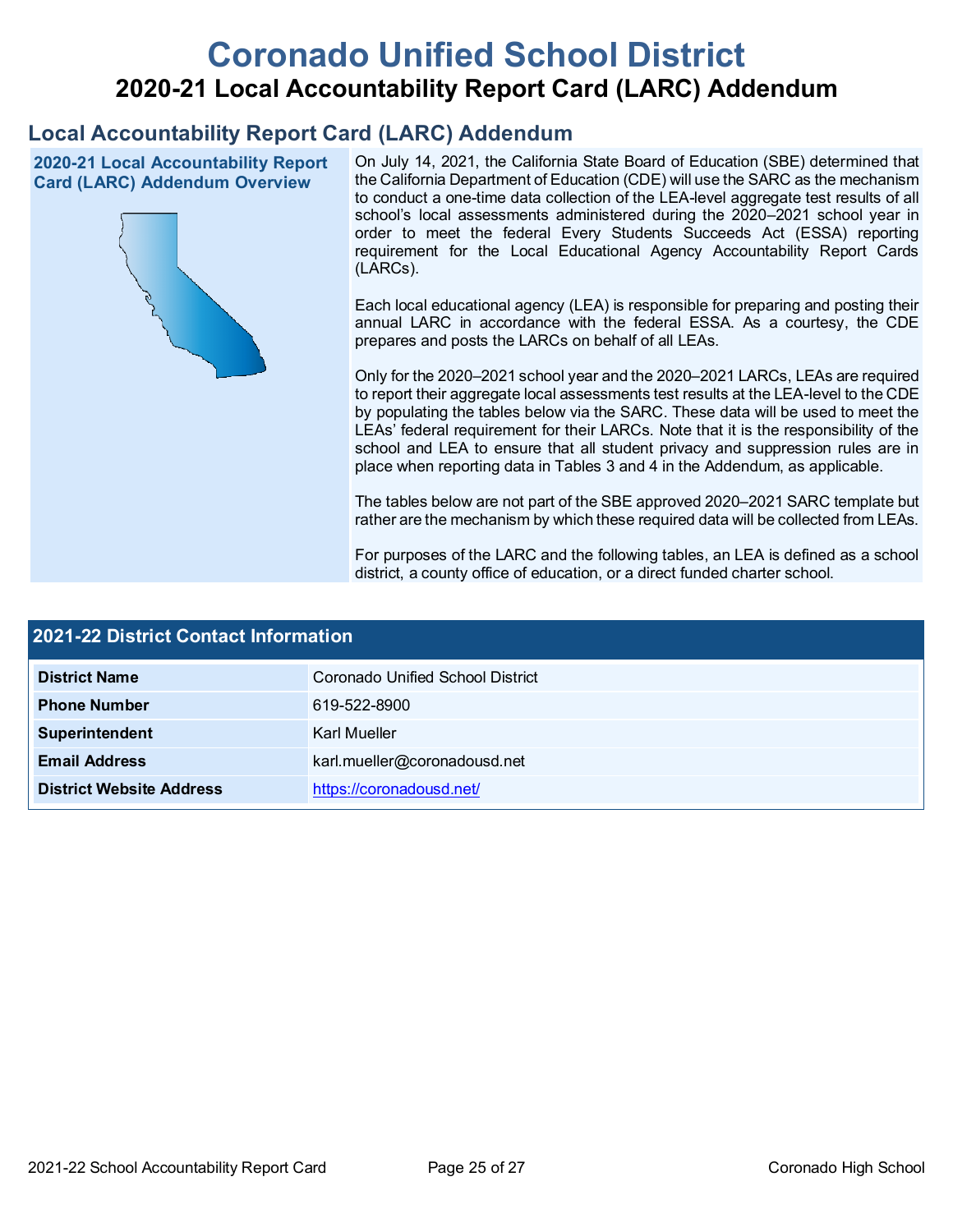### **2020-21 CAASPP Test Results in ELA by Student Group**

This table displays CAASPP test results in ELA by student group for students grades three through eight and grade eleven taking and completing a state-administered assessment. The CDE will populate this table for schools in cases where the school administered the CAASPP assessment. In cases where the school administered a local assessment instead of CAASPP, the CDE will populate this table with "NT" values, meaning this school did not test students using the CAASPP. See the local assessment(s) table for more information.

| <b>CAASPP</b><br><b>Student Groups</b>               | <b>CAASPP</b><br><b>Total</b><br><b>Enrollment</b> | <b>CAASPP</b><br><b>Number</b><br><b>Tested</b> | <b>CAASPP</b><br><b>Percent</b><br><b>Tested</b> | <b>CAASPP</b><br><b>Percent</b><br><b>Not Tested</b> | <b>CAASPP</b><br><b>Percent</b><br>Met or<br><b>Exceeded</b> |
|------------------------------------------------------|----------------------------------------------------|-------------------------------------------------|--------------------------------------------------|------------------------------------------------------|--------------------------------------------------------------|
| <b>All Students</b>                                  | 1358                                               | 1183                                            | 87.11                                            | 12.89                                                | 77.03                                                        |
| <b>Female</b>                                        | 652                                                | 563                                             | 86.35                                            | 13.65                                                | 80.43                                                        |
| <b>Male</b>                                          | 706                                                | 620                                             | 87.82                                            | 12.18                                                | 73.95                                                        |
| American Indian or Alaska Native                     | $\hspace{0.05cm}$ – $\hspace{0.05cm}$              | --                                              | --                                               | $\qquad \qquad \blacksquare$                         | $-$                                                          |
| Asian                                                | 16                                                 | 15                                              | 93.75                                            | 6.25                                                 | 93.33                                                        |
| <b>Black or African American</b>                     | 18                                                 | 15                                              | 83.33                                            | 16.67                                                | 86.67                                                        |
| <b>Filipino</b>                                      | 20                                                 | 19                                              | 95.00                                            | 5.00                                                 | 84.21                                                        |
| <b>Hispanic or Latino</b>                            | 326                                                | 286                                             | 87.73                                            | 12.27                                                | 69.37                                                        |
| Native Hawaiian or Pacific Islander                  | $\overline{\phantom{a}}$                           | $\hspace{0.05cm}$ $\hspace{0.05cm}$             | --                                               | $\overline{\phantom{a}}$                             | --                                                           |
| <b>Two or More Races</b>                             | 192                                                | 157                                             | 81.77                                            | 18.23                                                | 81.53                                                        |
| <b>White</b>                                         | 774                                                | 681                                             | 87.98                                            | 12.02                                                | 78.53                                                        |
| <b>English Learners</b>                              | 43                                                 | 35                                              | 81.40                                            | 18.60                                                | 51.43                                                        |
| <b>Foster Youth</b>                                  | $\overline{\phantom{a}}$                           | $\overline{\phantom{a}}$                        | $-$                                              | $\mathbf{u}$                                         | $\qquad \qquad -$                                            |
| <b>Homeless</b>                                      | $\mathbf 0$                                        | $\mathbf 0$                                     | $\mathbf 0$                                      | $\overline{0}$                                       | $\mathbf 0$                                                  |
| <b>Military</b>                                      | 517                                                | 461                                             | 89.17                                            | 10.83                                                | 79.18                                                        |
| <b>Socioeconomically Disadvantaged</b>               | 147                                                | 131                                             | 89.12                                            | 10.88                                                | 66.41                                                        |
| <b>Students Receiving Migrant Education Services</b> | $\mathbf 0$                                        | $\mathbf 0$                                     | $\mathbf 0$                                      | $\mathbf 0$                                          | $\mathbf 0$                                                  |
| <b>Students with Disabilities</b>                    | 184                                                | 146                                             | 79.35                                            | 20.65                                                | 38.36                                                        |